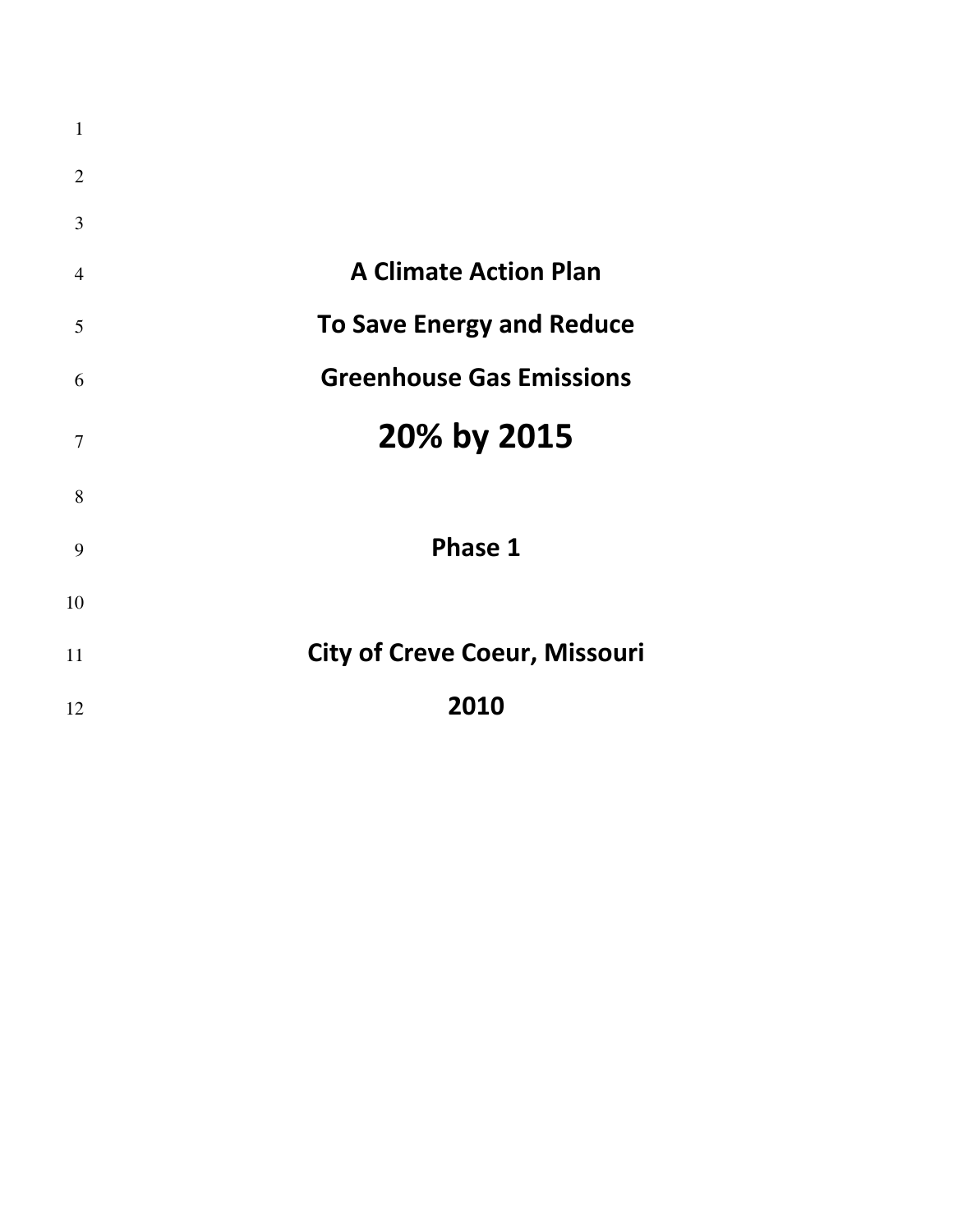# 1 **Credits and Acknowledgments**

- 3 The Creve Coeur Climate Action Task Force prepared this Plan. Members of the task 4 force are:
- 

2

- $\frac{5}{6}$ 6 Susan Baseley, Creve Coeur Recycling, Environment and Beautification Committee Chair, 7 Resident;
- 8 Fran Cantor, Creve Coeur Recycling, Environment, and Beautification Committee, Resident;
- 9 Jaysen Christensen, Assistant to the City Administrator, City of Creve Coeur;
- 10 David Downs, formerly St. John's Mercy Medical Center;
- 11 Ken Howard, Meridian Electric, Resident;
- 12 Beth Kistner, Creve Coeur City Council, Resident;
- 13 Mindy Lewis, Smurfit-Stone;
- 14 John May, Creve Coeur Climate Action Task Force Chair, Resident;
- 15 Sabine McDowell, Resident;
- 16 Dan O'Connor, Koman Group;
- 17 Jill Schupp, Missouri House of Representatives, Resident;
- 18 Judy Sherman, Resident.
- 19
- 20 The input, resources, and recommendations of the following individuals were invaluable in the
- 21 development of the Plan:
- 22
- 23 William Guinther, Parkway School District, retired;
- 24 Rick Hunter, Microgrid Energy;
- 25 Chris Kalter, St. Louis County;
- 26 George H. Osman, Jr., Monsanto Corp., retired;
- 27 Melissa Weis, City of Creve Coeur.
- 28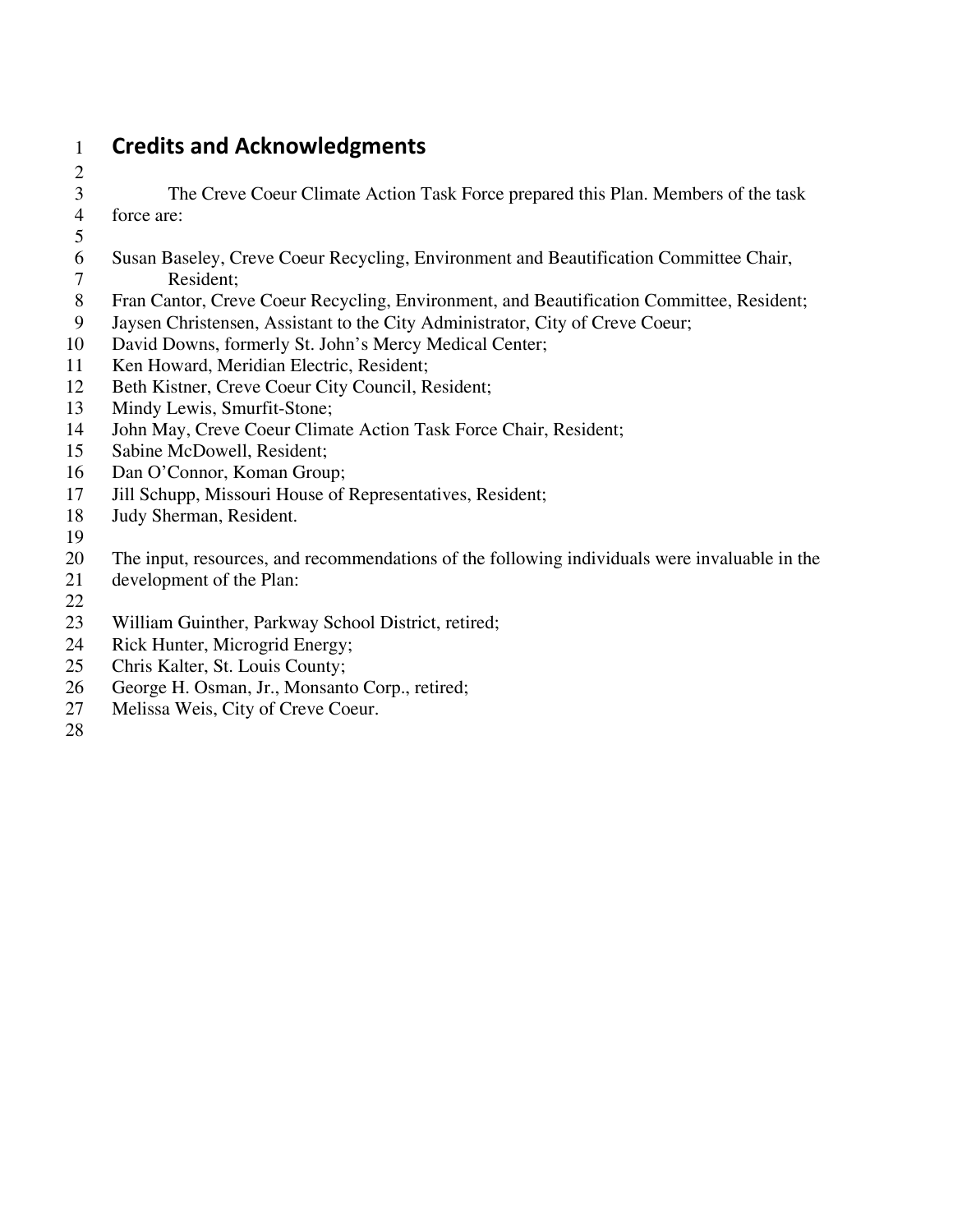# **Contents**

| Appendix 3: Specific Measures Already Pursued by Creve Coeur  27 |  |
|------------------------------------------------------------------|--|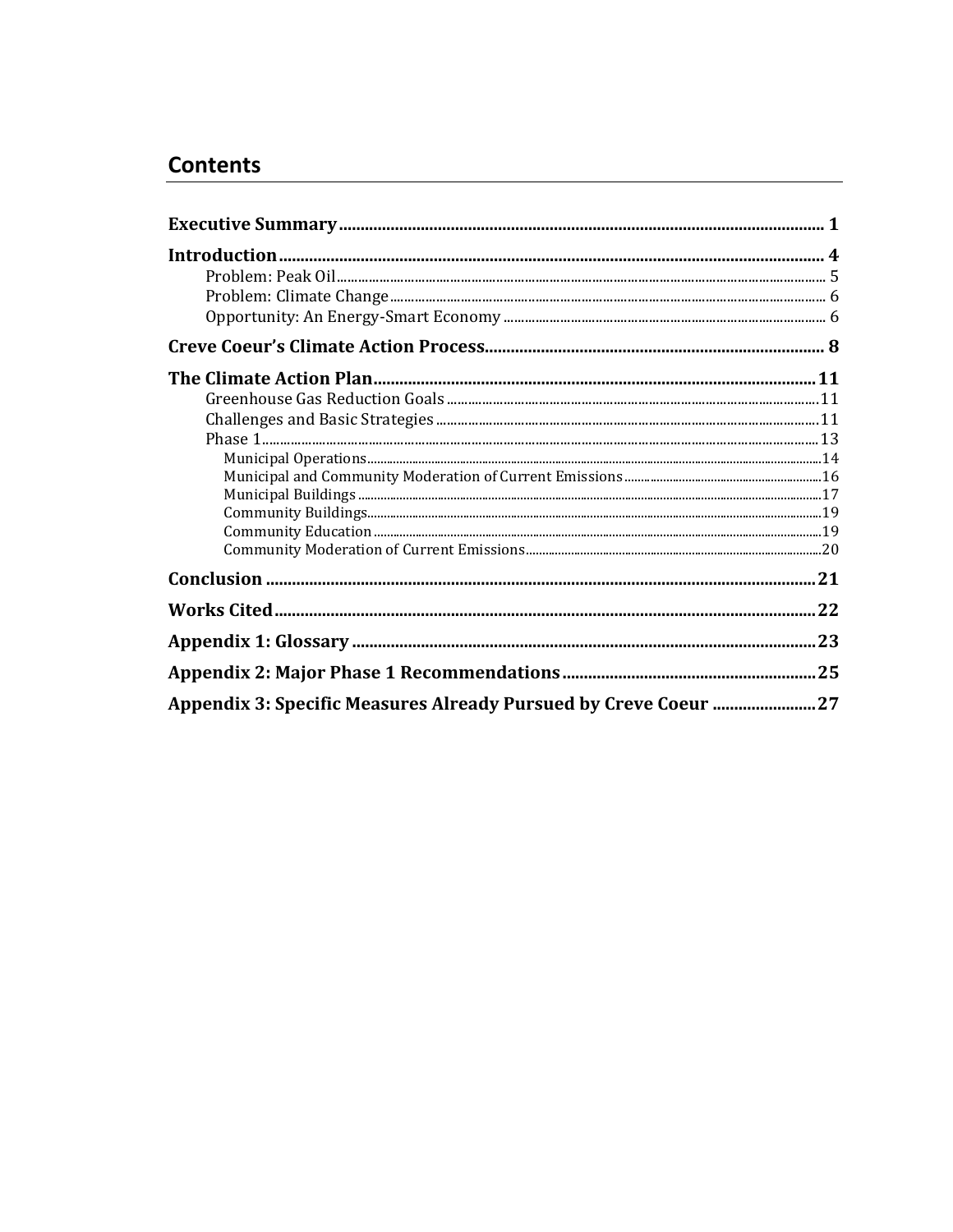# 1 **Executive Summary**

2 On April 2, 2008, the Creve Coeur City Council passed a resolution committing Creve 3 Coeur to the process of reducing its energy use and greenhouse gas emissions. In doing so, Creve 4 Coeur joined a group of more than 950 local governments across the nation that have formally 5 committed to take action to address these twin problems.

6 To accomplish these goals Creve Coeur began a five-step process: 1) Make a formal 7 commitment by signing the U.S. Mayors' Climate Protection Agreement; 2) Conduct a

8 Greenhouse Gas Emissions Inventory; 3) Set an Emissions Reduction Target and develop a

9 Climate Action Plan to achieve that target; 4) Implement the Climate Action Plan; and 5)

10 Monitor progress and amend the plan as needed.

11 Mayor Harold Dielmann signed the U.S. Mayors' Climate Protection Agreement April 12 14, 2008, and the Greenhouse Gas Emissions Inventory was completed on August 15, 2008. The

13 inventory indicated that in 2005, the Creve Coeur municipal government used 34.1 billion Btu of

- 14 energy in its operations, costing  $$476,049$ , and emitting 3,973 metric tons  $CO2e<sup>1</sup>$  of greenhouse
- 15 gasses. In 2005, the Creve Coeur community as a whole used 6.98 trillion Btu, emitting 794,962
- 
- 17 metric tons CO2e of greenhouse gasses.

# 19 In September 2008, the Creve Coeur City Council

- 21 adopted the findings and recommendations of the
- 23 Greenhouse Gas Emissions Inventory and established the
- 25 Climate Action Task Force (CATF). The CATF was
- 27 charged with the third step in the five-step process: setting
- 29 an emissions reduction target and developing a Climate
- 31 Action Plan that is flexible and dynamic, and that is
- 33 periodically revised.

35 The CATF recommends that Creve Coeur adopt a 37 goal of reducing energy use and greenhouse gas emissions

- 39 20% by 2015. We recommend that Creve Coeur pursue a 41 phased campaign to achieve these reductions. Table 1
- 43 describes the first three phases of the plan as the CATF
- 45 envisions them. As the plan will need to be a living
- 47 document that grows and changes with Creve Coeur's
- 49 progress towards its goal, future iterations of the plan may
- 51 amend and/or add phases.
- 53 This document presents the rationale for the 55 overall plan, the recommended target for greenhouse gas 57 reductions, and the specific strategies recommended for

# **Table 1: Phases of the Climate Action Plan**

#### **Phase 1:**

Build awareness, knowledge, capacity, and commitment for reductions in energy use and greenhouse gasses. Implement highprofile initiatives that promote those goals. Pursue easy and cost-effective strategies to reduce energy use and greenhouse gas emissions in municipal operations. Lead by example.

### **Phase 2:**

Continue Phase 1, but also undertake more complex and ambitious initiatives to make reductions. Lay the groundwork to encourage the community as a whole to make reductions.

### **Phase 3:**

Continue initiatives started under the previous phases. Implement more ambitious initiatives that involve more significant change in both municipal operations and the community as a whole.

- 58 Phase 1. Where possible, the CATF has attempted to provide rough estimates of GHG reductions
- 59 and costs. We must emphasize, however, that many of the recommended strategies are enabling
- 60 and empowering strategies. Actual results are difficult to estimate, and will depend on many
- 61 factors that cannot be known in advance. The twelve recommended strategies are listed in

<sup>1</sup>  $1$  CO2e is a standard measure of global warming effect, not weight. Different gasses have global warming effects that vary in strength. The global warming effects of other gasses are converted to a standard measurement based on the amount of CO2 it would take to have an equivalent effect. This allows the amounts for all of the gasses to be summed and presented as a single number.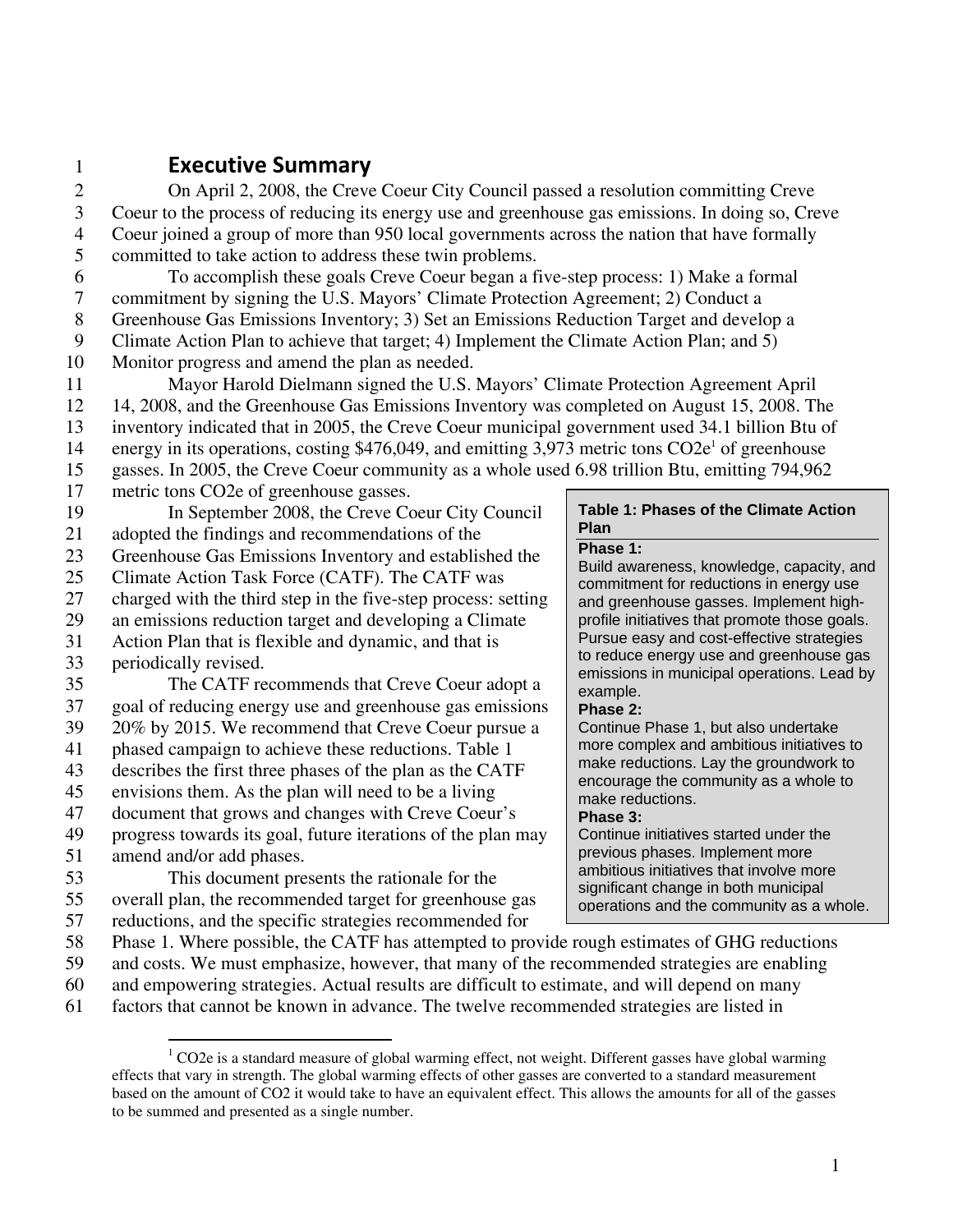- 1 Table 2, along with estimates of the amount of greenhouse gas abated, the cost to implement the
- 2 strategy, and yearly savings on energy costs. A single list of all the major recommendations in
- 3 this report is provided in Appendix 2.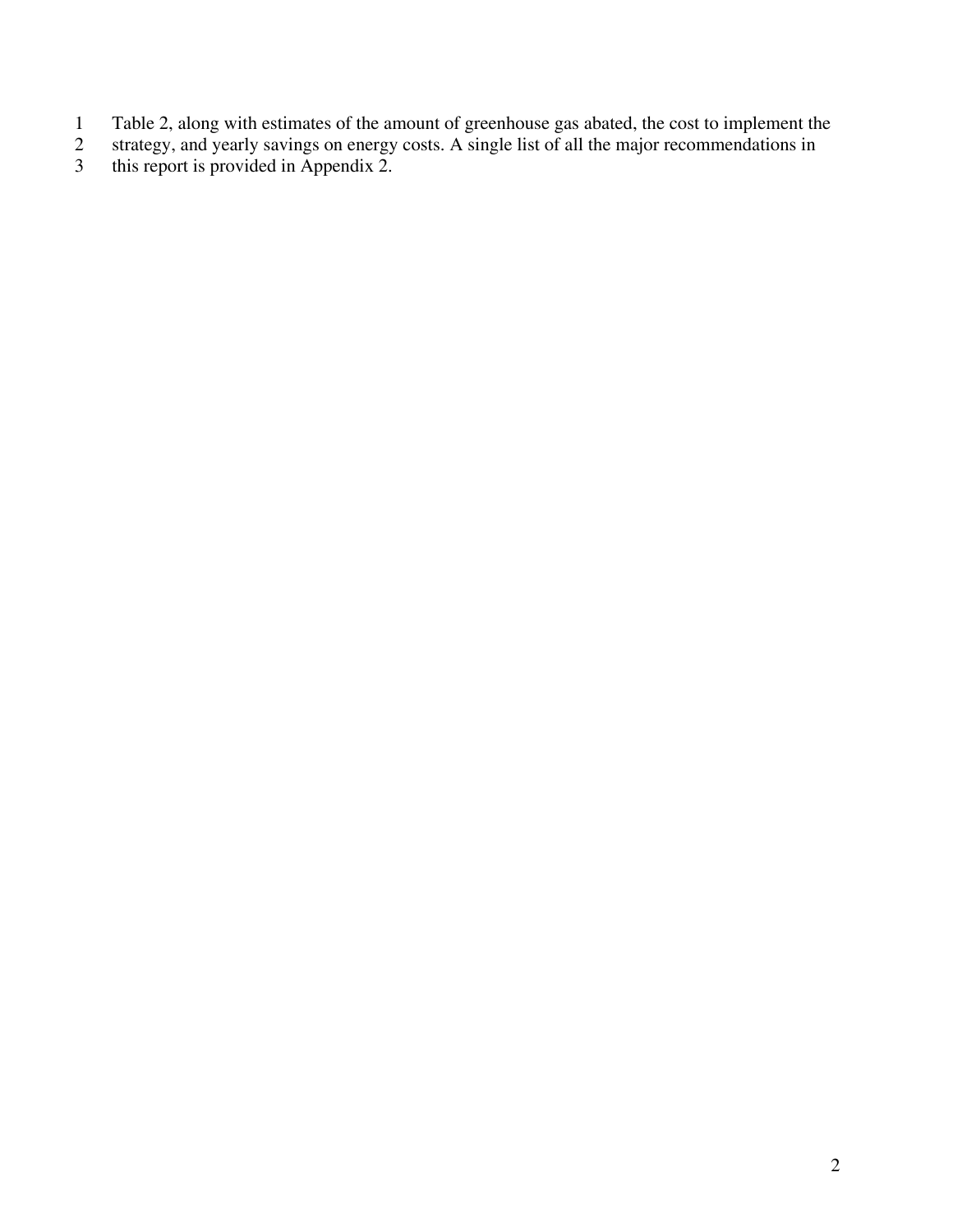| <b>Table 2: Recommended Reduction Strategies</b>                     |               |                                                                                              |                                                                          |                                                                          |                                      |
|----------------------------------------------------------------------|---------------|----------------------------------------------------------------------------------------------|--------------------------------------------------------------------------|--------------------------------------------------------------------------|--------------------------------------|
| Measure                                                              | <b>Status</b> | <b>Estimated CO2</b><br>Reduction<br>(Metric Tons<br>Municipal<br>Operations /<br>Community) | Estimated<br>Annual<br>Cost<br>Savings (\$)<br>(Municipal<br>Operations) | Estimated<br>Implementation<br>Costs $(\$)$<br>(Municipal<br>Operations) | Payback<br>(Municipal<br>Operations) |
| <b>Phase 1</b>                                                       |               |                                                                                              |                                                                          |                                                                          |                                      |
| <b>Municipal Operations</b>                                          |               |                                                                                              |                                                                          |                                                                          |                                      |
| <b>Green Progress Reports</b>                                        | Proposed      | 119/7,950                                                                                    | 7,010                                                                    | Minimal                                                                  | $< 1$ yr.                            |
| <b>Municipal Staff Green</b><br>Team                                 | Implemented   | 119 / na                                                                                     | 7,010                                                                    | Minimal                                                                  | $< 1$ yr.                            |
| <b>Incentivize Reductions</b>                                        | Proposed      | 119 / na                                                                                     | 7,010                                                                    | Depends on<br>program design                                             | Depends<br>on program<br>design      |
| <b>Staff Training</b>                                                | Proposed      | 119/39,748                                                                                   | 7,010                                                                    | From minimal<br>to above<br>10,000                                       | From $<$ 1<br>yr. to 2<br>years      |
| Green Purchasing Policy                                              | Implemented   | 199 / na                                                                                     | 11,684                                                                   | Minimal                                                                  | $< 1$ yr.                            |
| <b>Municipal Moderation of</b><br><b>Current Emissions</b>           |               |                                                                                              |                                                                          |                                                                          |                                      |
| Missouri Renewable<br><b>Energy Standard</b>                         | Implemented   | 139/21,851                                                                                   | Unknown                                                                  | na                                                                       | na                                   |
| <b>Municipal Buildings</b>                                           |               |                                                                                              |                                                                          |                                                                          |                                      |
| <b>Energy Audits for</b><br><b>Municipal Buildings</b>               | Proposed      | 0/na                                                                                         | Unknown                                                                  | 18,000                                                                   | Unknown                              |
| <b>Upgrade HVAC and Hot</b><br>Water Systems at<br>Government Center | Proposed      | 103 / na                                                                                     | 4,180                                                                    | Unknown*                                                                 | Unknown*                             |
| <b>Community Buildings</b>                                           |               |                                                                                              |                                                                          |                                                                          |                                      |
| Develop List of Energy<br>Auditors                                   | Proposed      | na / unknown                                                                                 | $\overline{0}$                                                           | Minimal                                                                  | na                                   |
| <b>Community Education</b>                                           |               |                                                                                              |                                                                          |                                                                          |                                      |
| <b>Public Education</b><br>Campaign                                  | Proposed      | na/na                                                                                        | na                                                                       | Unknown                                                                  | Unknown                              |
| Develop Display<br>Promoting City's<br><b>Reduction Efforts</b>      | Implemented   | na / na                                                                                      | na                                                                       | Minimal                                                                  | na                                   |
| <b>Community Moderation of</b>                                       |               |                                                                                              |                                                                          |                                                                          |                                      |
| <b>Current Emissions</b>                                             |               |                                                                                              |                                                                          |                                                                          |                                      |
| One Person - One Bulb<br>Program                                     | Proposed      | 0/1,048                                                                                      | na                                                                       | Unknown                                                                  | na                                   |
| <b>Total Reductions</b>                                              |               | 917/70,597                                                                                   |                                                                          |                                                                          |                                      |
| <b>Reductions Recommended</b><br>$by$ 2015                           |               | 795 / 158,992                                                                                |                                                                          |                                                                          |                                      |
| <b>Percent Achieved</b>                                              |               | 115%/44%                                                                                     |                                                                          |                                                                          |                                      |

Costs based on cost analyses in the 2005 Creve Coeur Greenhouse Gas Emissions Inventory. "na" = "not applicable."

\* Capital project, costs and savings will depend on recommendations of energy audit.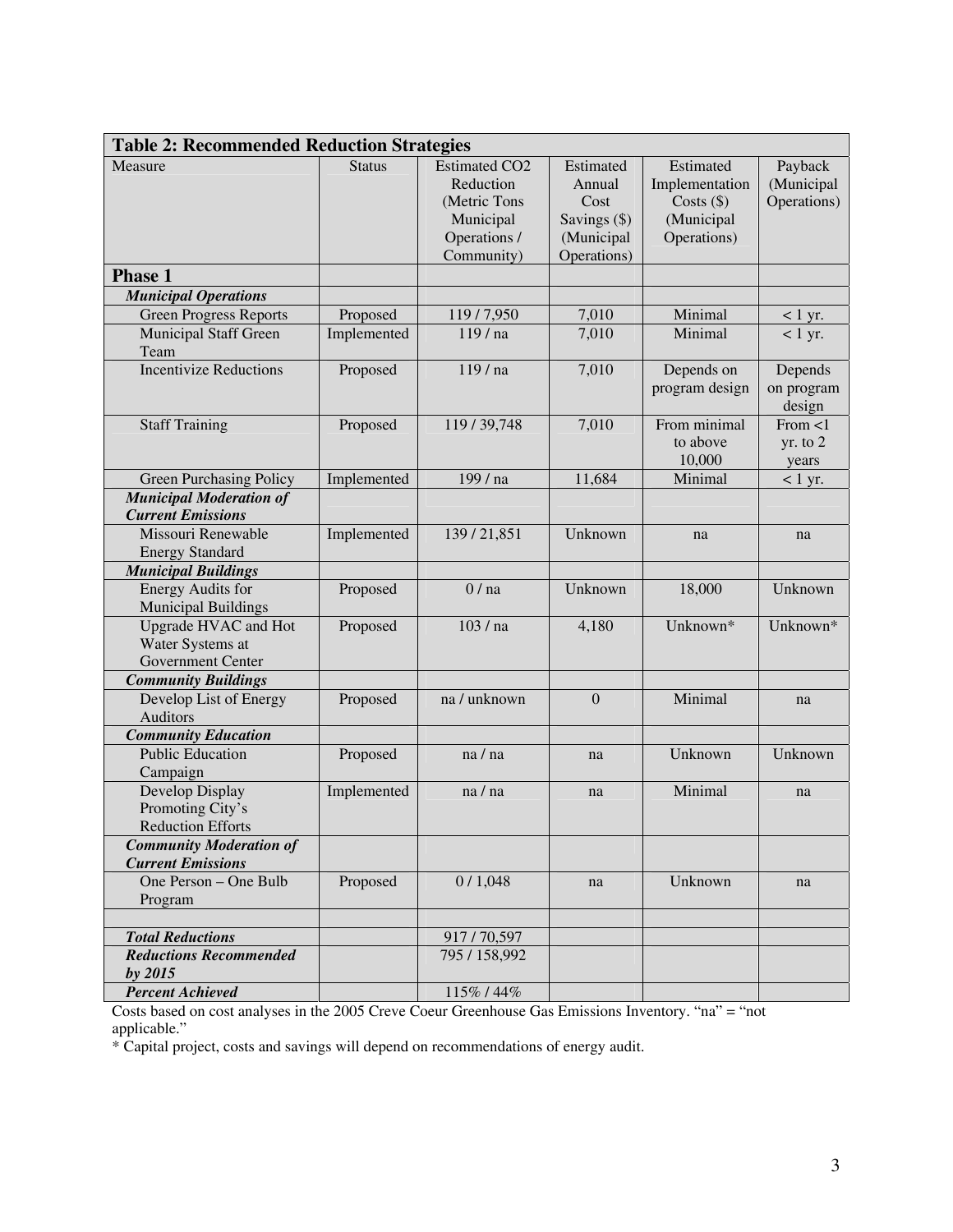# 1 **Introduction**

2 The Industrialized nations of the world consume a tremendous amount of energy<br>3 produced by burning fossil fuels: petroleum, coal, and natural gas. The impact of two for 3 produced by burning fossil fuels: petroleum, coal, and natural gas. The impact of two forces, 4 dwindling non-renewable resources (e.g. Peak Oil) and climate change, have led the world to re-5 evaluate the monetary and air quality costs of burning fossil fuels.

6 As demand for oil products has increased worldwide we have historically been able to 7 increase the rate at which we produce oil. As demand continues to rise; however, the rate at 8 which we produce oil is expected to encounter limitations based on irremediable geological 9 factors that go beyond economic or political factors. The point in time at which the maximum of 10 oil production is reached, and starts to decline is called Peak Oil. Most experts predict that we 11 will encounter Peak Oil within the next two decades, and some believe that we may already have 12 reached that point in time. When Peak Oil is encountered a great deal of oil will still be produced 13 each year, but it will be more expensive to extract. An imbalance between supply and demand 14 will occur, driving up the cost of all types of fuels. The increased costs are likely to cause 15 burdens that will occur throughout the world economy, but which will fall less heavily on those 16 who have already found ways to reduce their consumption of energy derived from fossil fuels by 17 adopting conservation measures and innovative use of alternate sources of energy.

18 Climate change is a different problem that is related because it, too, derives from our 19 intensive use of fossil fuel. Over the last century or more, the temperature of the earth has 20 warmed. If the earth continues to warm, the increase in temperature will cause significant 21 changes in climate. These changes are difficult to predict at the regional and local level, but most 22 scientists predict that they will cause significant disruption, and perhaps even hardship. 23 Greenhouse gasses, especially carbon dioxide released into the atmosphere when fossil fuels are 24 burned to create energy, are by far the largest impact from human activity on climate change. To 25 reduce the contribution to climate change caused by human activity, we need to reduce the 26 amount of greenhouse gasses we release into the atmosphere. The most effective means for 27 doing so is to reduce the intensity with which we use fossil fuels. We can reduce our use of fossil 28 fuels by increasing our energy conservation and efficiency, and by developing alternative 29 sources of energy.

30 The twin problems of Peak Oil and Climate Change also provide an opportunity. Because 31 energy is costly, and because we waste a great deal of energy, reducing our energy use can result 32 in significant cost savings. These cost savings are distributed throughout the economy, so the 33 result of any one project is small. Aggregated together, however, the savings are quite 34 significant. A number of studies have indicated that many opportunities can be accessed at a net 35 profit. 36 This document first summarizes the problems and opportunities. Then it describes the

37 initial steps Creve Coeur has undertaken to date. Then it presents Phase 1 of a three-phase plan to 38 address these twin problems and access the opportunities they present. The Climate Action Plan 39 has been developed for presentation to the Creve Coeur City Council by the Climate Action Task

40 Force in open meetings from October 2008 to February, 2010.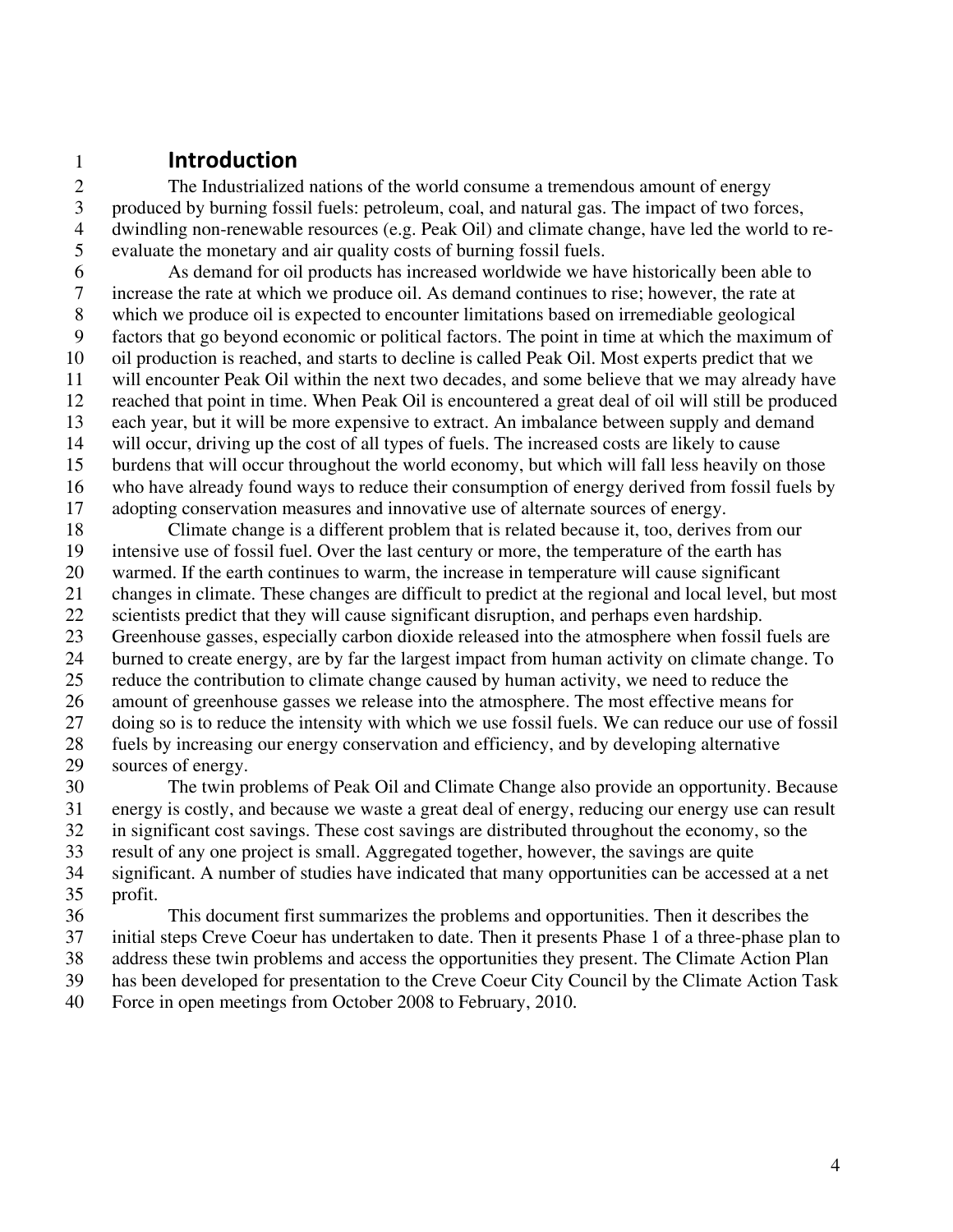### 1 **Problem: Peak Oil**

2 Oil is primarily refined into fuel for transportation, but is also used for space heating and 3 to fuel industrial processes. Coal is burned primarily to generate electricity. Natural gas is used 4 for space heating, cooking, and industrial processes.

5 In 2008, world consumption of crude oil was 3.9 billion metric tons – more than 26 6 million swimming pools full. Coal consumption was 6,781 million metric tons – a square pile 7 four miles on a side and as tall as the Gateway Arch. And in 2008 the world used 291 billion 8 cubic feet of natural gas – a circular tank of gas five miles across and as high as the Gateway 9 Arch – *every day!* (BP Inc., 2009) To satisfy world demand, for every unit of energy we 10 produced in the 1960s we now have to produce almost three. As nations around the world – 11 Brazil, Russia, India, and China – develop modern economies, the demand will continue to grow.

12 Fossil fuel must be mined, drilled, and pumped out of the ground. Given the huge amount 13 we use, it is easy to see that we have to do a lot of mining, drilling, and pumping. These are large 14 processes, often in locations that are challenging, environmentally sensitive, or geopolitically 15 problematic. The world supply of fossil fuel is large, but not infinite. We must be concerned with 16 the total amount of recoverable reserves in the ground, but we must also be concerned with the 17 rate at which we can extract them from the ground, especially oil.

18 The natural history of oil fields has shown that as they are developed, the rate at which oil 19 is produced from them increases. At some point, however, a maximum rate of production is 20 reached. Thereafter, the rate at which oil can be produced declines. If overall world production is 21 to remain the same, new oil fields have to be discovered to make up for declining production in 22 older fields. However, the peak in oil discovery occurred between 1950 and 1970, and has 23 declined since then. The very large oil fields discovered then are now reaching the age at which 24 most fields begin to decline. Thus, many experts predict that total world oil production is now 25 peaking, or will do so in the next two decades. It is already declining everywhere in the world 26 outside of the Middle East.

27 Peak Oil does not mean that the world will suddenly run out of oil. However, if world oil 28 production is unable to match demand, market imbalances will occur, leading to severe price 29 increases in fuels derived from crude oil. In addition, because the price of oil has a significant 30 influence on the price of other types of fuel, such as coal and natural gas, Peak Oil is likely to 31 cause increases in the cost of those fuels, as well. The result will be economic stress that will fall 32 most heavily on those who continue to use fossil fuel intensively.

33 Using secondary and tertiary extraction techniques, attempts can be made to slow the 34 decrease in production experienced at oil fields. In addition, alternative sources of oil can be 35 developed (such as the Canadian oil sands), and to some extent, coal and natural gas derivatives 36 can be substituted to fill in the shortfall in oil. But they each have serious drawbacks. They are 37 more expensive, environmentally unacceptable, or in some cases, technological dreams that have 38 yet to be realized.

39 It is likely, therefore, that we are entering an epoch in which procuring fossil fuel 40 supplies will become increasingly problematic and expensive. To paraphrase Nobuo Tanaka, the 41 Executive Director of the International Energy Agency, the era of cheap energy is over. Creve 42 Coeur, like other municipalities across America and around the world, is faced with preparing for

43 a new, different energy epoch.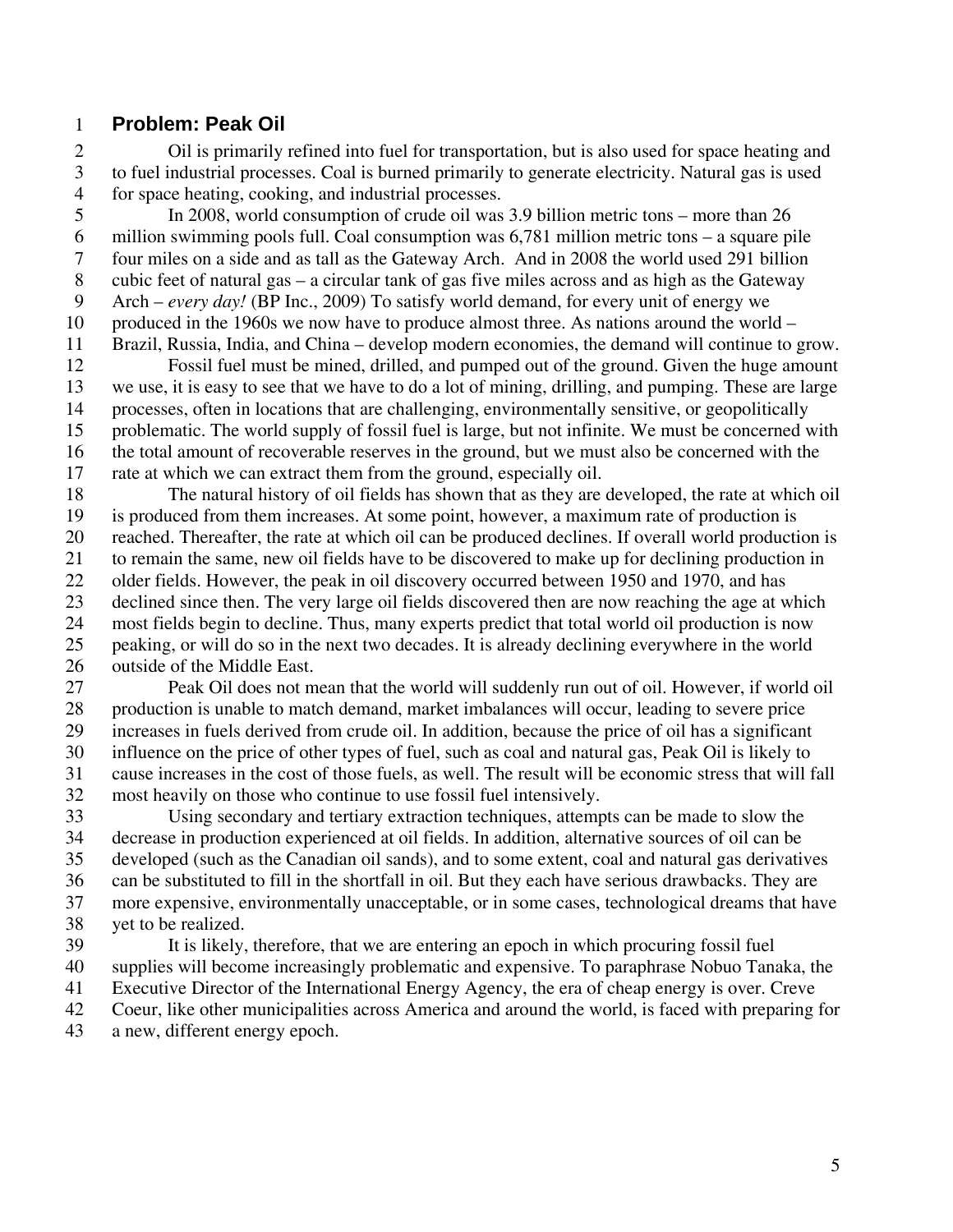## 1 **Problem: Climate Change**

2 One of the larger problems related to our intensive burning of fossil fuel is climate 3 change.

4 Climate change is caused by the greenhouse effect. Perhaps the most familiar 5 demonstration is a car with its windows rolled up on a sunny summer day. Sunlight streams 6 through the windows striking the interior of the car. Sunlight is converted to heat and re-radiated 7 back towards the outside. Glass allows light to pass through, but not heat. Thus, the heat gets 8 trapped inside the car. It may be only 85° outside, but 110° inside.

9 Greenhouse gasses have the same effect on the earth's temperature that the glass does on 10 the temperature in the car. Sunlight penetrates the atmosphere to reach the earth's surface. The 11 earth absorbs much of the sun's energy, creating the warmth needed for life, and radiates the rest 12 back into the atmosphere. But if the heat is blocked by greenhouse gasses, instead of escaping 13 into space, the heat is reflected back towards the earth, warming the earth above the historic 14 normal temperature.

15 The three most important human-emitted greenhouse gasses (GHGs) are carbon dioxide, 16 methane, and nitrous oxide. Of these three gasses, carbon dioxide causes about four times as 17 much global warming as the other two combined. The reason is that fossil fuel consists mostly of 18 hydrogen and carbon: when we burn fossil fuel, we release carbon dioxide into the atmosphere. 19 Because we burn staggering amounts, we emit staggering amounts of carbon dioxide, and we do

20 it year after year.

21 Because climate processes are very complex, the specific effects of climate change are 22 difficult to predict on the regional level, much less the local level. However, there is a large 23 majority of scientific opinion that the changes are very likely to be substantial and disruptive if 24 they are allowed to continue without abatement. (Solomon, et al., 2007) The few recent studies 25 that have focused on Missouri predict that climate change is likely to bring Missouri increased 26 precipitation during the winter and spring, exacerbating the flooding that already often occurs at 27 these times. Additionally, they predict less precipitation during the summer, exacerbating those 28 dry periods that often occur. The number of days in St. Louis with temperatures above 90° are 29 predicted to increase from 36 each summer to over 100. That is the entire summer! Days over 30 100° are predicted to increase from two or three each summer to more than 40. For comparison, 31 in 2008, Tucson, Arizona had fewer than 20 days over 100°! Such heat causes many problems, 32 including air quality problems in large cities, increased respiratory illness and heat-related death, 33 water quality problems in many locations, and crop failures from heat stress. (Union of 34 Concerned Scientists, 2009)

35 Human activity may not cause all of the warming that has been observed, but the 36 contribution of human activity is a factor. We are almost certain to cause more global warming if 37 we continue our current energy practices. However, if we reduce our greenhouse gas emissions, 38 the consequences can be moderated and ameliorated. (Solomon, et al., 2007; Creyts, Derkach,

39 Nyquist, Ostrowski, & Stephens, 2009)

# 40 **Opportunity: An Energy-Smart Economy**

41 The common denominator between Peak Oil and Climate Change is that they are both 42 related to the staggering amount of fossil fuel we burn to create energy. Thus, both problems can 43 be addressed by reducing our use of fossil fuel. Because energy has been cheap and plentiful,

- 44 there has never been a strong motivation to conserve, become more efficient, or develop
- 45 alternative sources.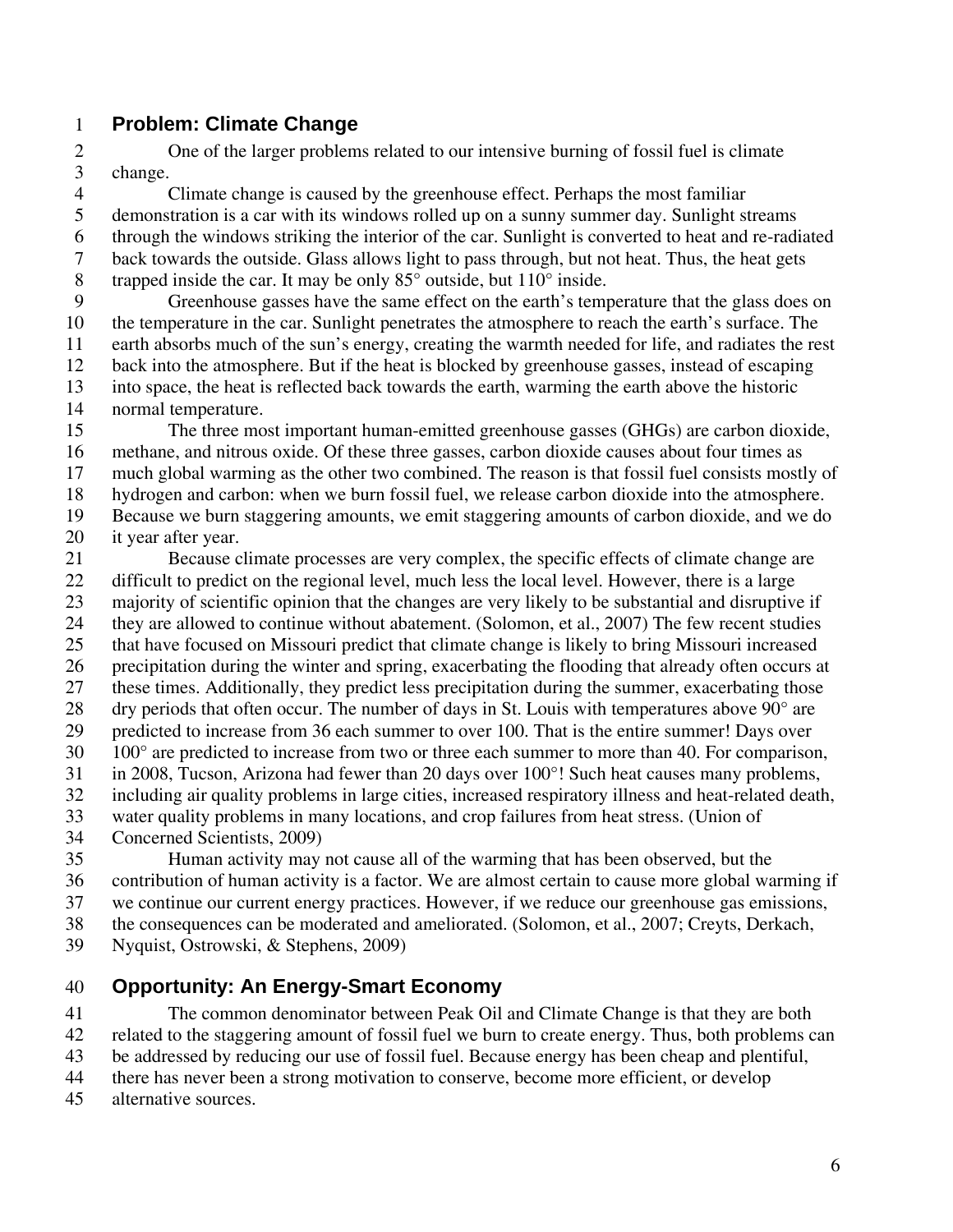1 Energy inefficiency abounds throughout our economy. More than half of the energy 2 created in the United States is wasted before it ever reaches the end user. (Lawrence Livermore 3 National Laboratory) Once energy arrives at the end user, additional waste occurs. For instance, 4 an incandescent light bulb uses only about 10% of the energy it receives to create light. The other 5 90% is wasted, lost as heat that goes unused. Yet incandescent bulbs remained the standard in the 6 U.S. for over 100 years.

7 Creve Coeur has a tremendous opportunity to build an energy-smart economy. We 8 believe that doing so will result in substantial benefits to our City: energy and financial savings, 9 better quality housing, better transportation choices, reduced congestion, new businesses, new 10 employment opportunities, healthier citizens, and a more close-knit community.

11 There is no one action that will establish the energy-smart economy. Rather, there are 12 many opportunities, each of which achieves part of the goal. Recent national studies have

13 indicated that we can avail ourselves of many of them at a net financial profit, and of others at an

14 affordable cost that is small compared to the costs of climate change. (Creyts, Derkach, Nyquist,

15 Ostrowski, & Stephens, 2009)

16 What is really needed is a new "bottom line." Most governments, businesses, and

17 individuals make financial cost an important element of most decisions. It may not be the only

18 consideration, but it is rarely ignored. Similarly, governments, businesses, and individuals need

19 to make energy use an important element of most decisions. It should not be the only

20 consideration, but it but it needs to be considered with each decision.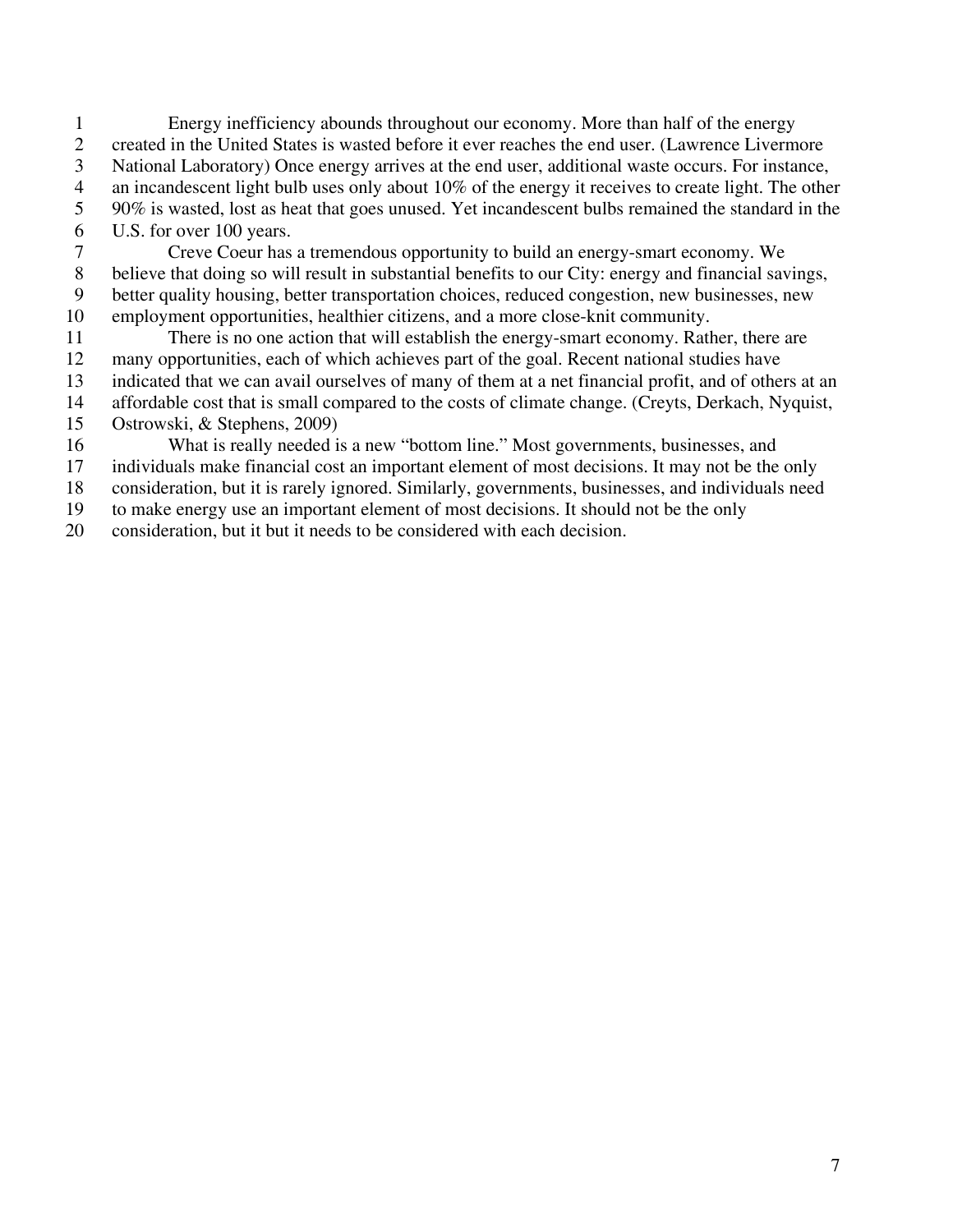# 1 **Creve Coeur's Climate Action Process**

2 3 Creve Coeur's Mayor and City Council understand the interrelationship among dwindling 4 sources of energy, climate change, and an energy-smart economy. During the spring of 2008, 5 Creve Coeur made a commitment to curb GHG emissions. At that time, the City joined the 6 ICLEI Cities for Climate Protection Program,<sup>2</sup> committing itself to a five-step process: 7 1. Make a formal commitment to reducing GHG emissions. On April 14, 2008, with the City 8 Council's approval, Mayor Harold Dielmann signed the U.S. Mayors' Climate Protection 9 Agreement, becoming one of 950 communities to have done so. 10 11 2. Undertake an inventory of Greenhouse Gas Emissions. The Creve Coeur Greenhouse Gas 12 Emissions Inventory was completed August 15, 2008, and accepted by the Mayor and the 13 City Council on September 4, 2008. Creve Coeur was the first local government in the St. 14 Louis Region to complete an inventory. 15 16 3. Set a GHG reduction goal and develop a Climate Action Plan to achieve that goal. The City 17 Council established a Climate Action Task Force (CATF) and charged it with recommending 18 to the Mayor and City Council a comprehensive Climate Action Plan, and with assisting the 19 City in learning and implementing GHG abatement strategies. While such a plan will need to 20 be a dynamic plan – amended, revised, and extended over the years – the current document 21 represents a partial completion of the first version. 22 23 4. Implement the Climate Action Plan. Some efforts to "green the City" were already underway 24 when the Greenhouse Gas Emissions Inventory was undertaken. As it was being completed 25 and the Climate Action Plan developed, interest in reducing GHG emissions and energy use 26 continued to grow, resulting in the implementation of a variety of energy saving strategies. A 27 list of strategies Creve Coeur has already pursued is presented in Appendix 3. 28 29 5. Evaluate results, celebrate accomplishments, and amend the plan as needed. The Greenhouse 30 Gas Emissions Inventory suggested that overall results be evaluated by conducting a new 31 Greenhouse Gas Emissions Inventory in 2015. This date was chosen to give the City 32 sufficient time to design and implement the beginning phases of its Climate Action Plan. 33 34 The Creve Coeur Recycling, Environment, and Beautification Committee (REB) formed 35 a Cool Cities Subcommittee to pursue the Greenhouse Gas Emissions Inventory. Creve Coeur 36 joined ICLEI-Local Governments for Sustainability, a nonprofit organization dedicated to 37 assisting local governments take action on climate change. Creve Coeur obtained a summer 38 intern from the Earth and Atmospheric Sciences Department at St. Louis University. Under the 39 guidance of the REB Committee and Jaysen Christensen, Assistant to the City Administrator,

<sup>&</sup>lt;u>.</u>  $2$  ICLEI-Local Governments for Sustainability is a nonprofit organization that, through its Cities for Climate Protection program, provides technical assistance, training, and capacity building to local governments that wish to reduce their impact on climate change.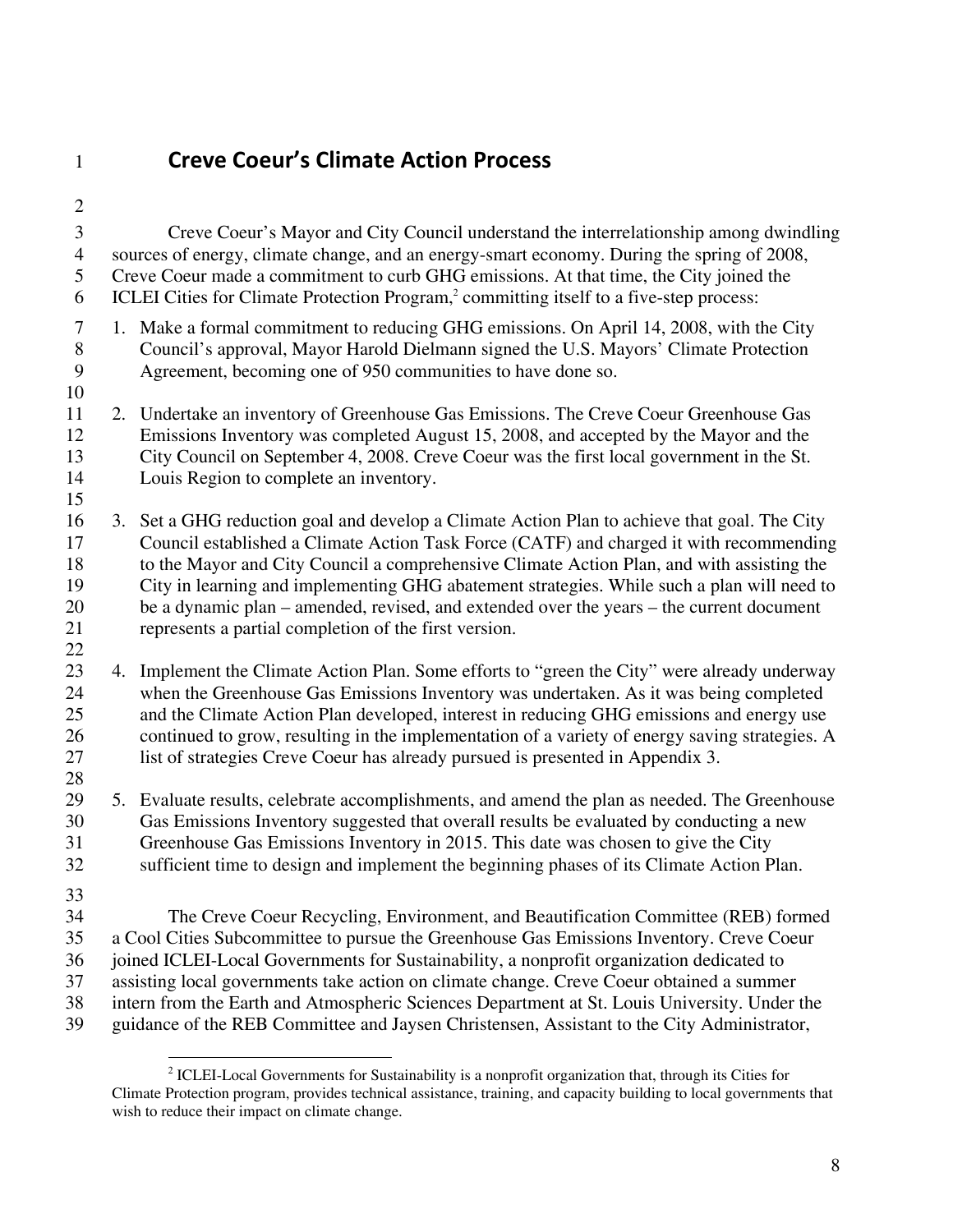1 and following the protocols and processes recommended by ICLEI, the inventory was conducted 2 and the report was written.

3 The Creve Coeur Greenhouse Gas Emissions Inventory provided information about 4 energy use and greenhouse gas emissions for the operations of the municipal government and for 5 the community as a whole. Municipal government is a subset of community as a whole in this 6 study. The inventory was able to break down information in terms of economic sector and fuel 7 source, it was able to study municipal energy costs, and in some cases, it was able to study the 8 emissions of specific municipal buildings or operations.

9 The Creve Coeur community used 6.98 trillion Btu of energy causing the emission of 10 794,963 metric tons CO2e<sup>3</sup> of GHG in 2005. On a per capita basis, our GHG emissions were 11 roughly double the U.S. national average and 68% higher than the Missouri average, (Larsen, 12 Damassa, & Levinson, 2007). They were more than double those of Kirkwood (Heneberry & 13 Moriarty, 2009) and about half-again as large as those of Columbia. (City of Columbia,

14 Missouri, 2007)

15 Creve Coeur's Transportation Sector accounted for almost half of the community's 16 energy use, with the Commercial Sector accounting for somewhat less than one-third. The 17 Commercial Sector accounted for 42% of GHG emissions, however, with Transportation second 18 at 34%. The reason that the Commercial Sector used less energy but emitted more GHGs relates 19 to the different fuel sources. Transportation fuel is primarily gasoline and diesel fuel. The energy 20 used in the Commercial Sector is primarily electricity, which in Missouri comes mostly from 21 burning coal. Coal is the fuel that emits the highest amount of carbon dioxide.

22 The Greenhouse Gas Emissions Inventory revealed that in 2005 Creve Coeur government 23 operations used 34.1 billion Btu of energy, at a cost of \$476,049, and emitted 3,973 metric tons 24 CO2e of GHG. About half of the energy use came from municipal buildings, which (again, 25 because electricity is the principal energy), accounted for over 60% of our GHG emissions. The 26 City's vehicle fleet and the energy used by employees making their daily commute each 27 accounted for about 21% of the City's energy use and just over 14% of its emissions (combined 28 42% of energy use and 29% of emissions).

29 In the future, assuming that the intensity of energy use and greenhouse gas emissions 30 does not increase, the report forecast that Creve Coeur's energy use is expected to grow in 31 parallel with the City's population. That is expected to be slow, resulting principally from infill 32 development. The Greenhouse Gas Emissions Inventory forecast that by 2015, unless steps are 33 taken to reduce GHG emissions, they will grow 9% to 868,363 metric tons CO2e.

34 The Mayor and the City Council accepted the Greenhouse Gas Emissions Inventory on 35 September 4, 2008, and passed a resolution forming a Climate Action Task Force (CATF). The

36 Task Force began meeting October 29, 2008. It was charged with developing a plan to reduce

37 energy use and GHG emissions in Creve Coeur, and with assisting the City in implementing

- 38 reduction strategies. Membership of the CATF included members active in facilities
- 39 management, governmental affairs, green building, public relations, resource conservation and 40 recycling, plus a State Representative, a City Council Member, business owners, and several
- 
- 41 members of the general public.

 $\overline{a}$ 

 $3$  CO2e is a standard measure of greenhouse effect, not weight. Different gasses have greenhouse effects that vary in strength. The greenhouse effects of other gasses are converted to a standard measurement based on the amount of CO2 it would take to have an equivalent effect. This allows the amounts for all of the gasses to be summed and presented as a single number.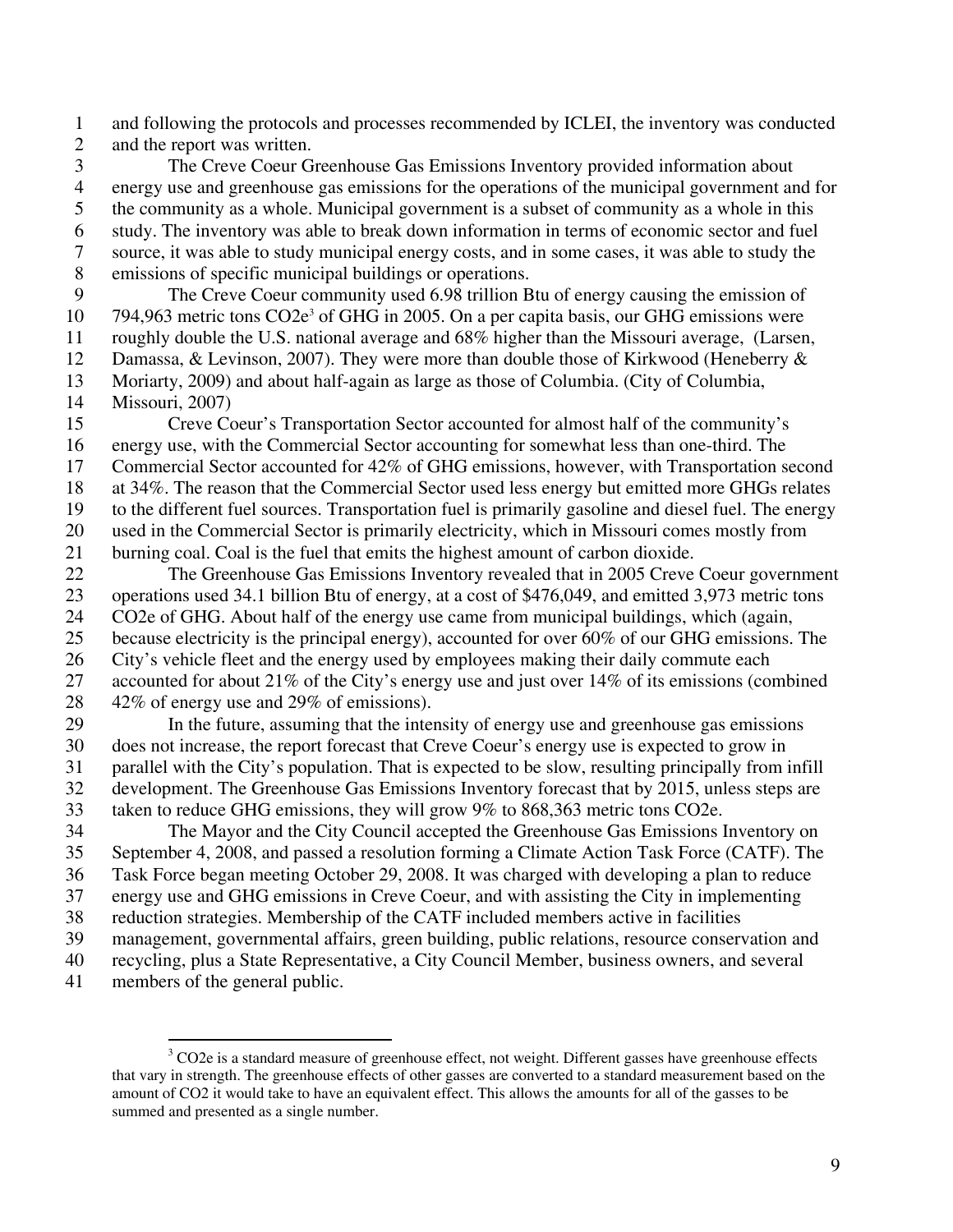- 1 In addition, City staff and officials have been pursuing opportunities to reduce emissions
- 2 on an ad hoc basis. A list of actions to reduce greenhouse gas emissions and energy use
- 3 undertaken to date is provided in Appendix 3.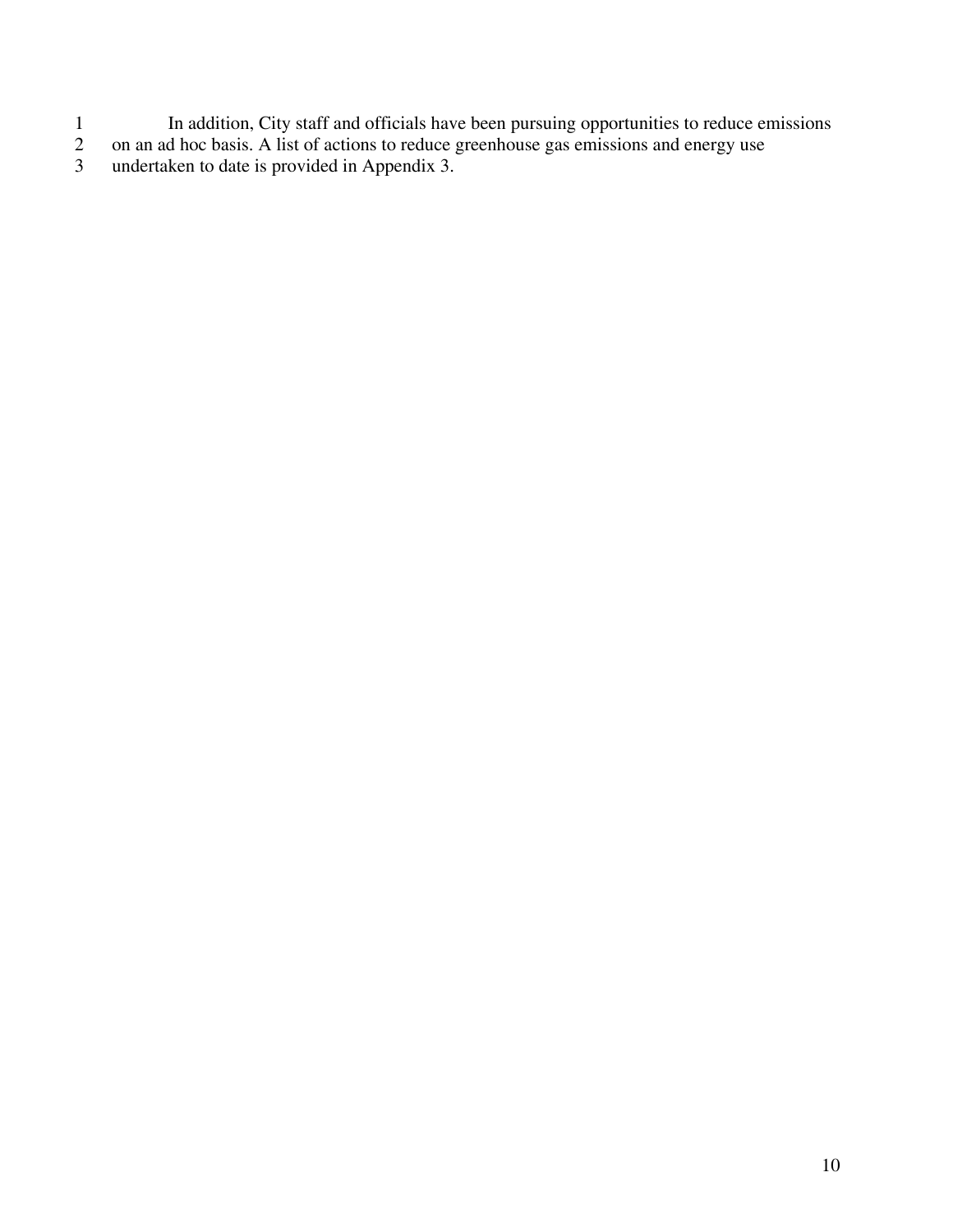# 1 **The Climate Action Plan**

### 2 **Greenhouse Gas Reduction Goals**

3

4 The Fourth Assessment Report of the Intergovernmental Panel on Climate Change 5 (IPCC) found that an increase in average global temperature of more than 4.3°F is associated 6 with an increased likelihood of severe climate change impacts. The IPCC found that in order to 7 stabilize average global temperature at no more than a 4.3°F increase, a reduction in GHG 8 emissions of 50-85% by 2050 would be required. This number is not precise, but it is the current

10 best estimate. In addition, the IPCC has emphasized that

12 the sooner GHG emissions are reduced, the easier it will 14 be to stabilize climate change, and the less drastic future

16 reductions will need to be to prevent severe climate

18 change. (Metz, Davidson, Bosch, Dave, & Meyer, 2007)

20 We believe that Creve Coeur should follow the

22 best available scientific estimate and set a greenhouse

24 gas reduction goal of 50% below 2005 levels by 2050.

| <b>Table 3: GHG Reduction Goals (metric</b><br>tons CO2e) |                   |            |  |  |
|-----------------------------------------------------------|-------------------|------------|--|--|
|                                                           | Community         | City       |  |  |
|                                                           | <b>Reductions</b> | Reductions |  |  |
| <b>Current levels</b>                                     | 794,963           | 3,973      |  |  |
| By 2015 (20%)                                             | 158,992           | 795        |  |  |
| By 2050 (50%)                                             | 397,482           | 1.987      |  |  |

25 By then, additional data should shed light on whether additional reductions will be required. 26 We believe, however, that 2050 is too distant a target to serve as an effective focus for 27 the Climate Action Plan. We recommend that Creve Coeur adopt an interim target date that is 28 sufficiently distant to give the City time to implement the strategies in the Climate Action Plan, 29 yet near enough to provide a focus. We recommend the City adopt 2015 as an interim target date

30 and 20% as a reduction goal for that year.

### 31 **Challenges and Basic Strategies**

32 The opportunities to reduce greenhouse gas emissions and energy use become obstructed 33 for numerous reasons. First, the larger goal is fragmented among many smaller opportunities. 34 They are spread through virtually every sector of the economy and every facet of operations. 35 Second, most of the opportunities require an initial capital outlay while cost recovery is spread 36 over the life of the project. Even when strategies ultimately result in substantial net profit, the 37 initial outlay may seem too large when profit may be several years in the future. Third, reducing 38 GHG emissions and energy use are rarely the primary focus of any one entity in the economy. 39 The opportunities are diffused across millions of organizations and individuals and not focused 40 into concentrated beneficiaries. And fourth, savings resulting from GHG and energy use 41 reductions may be difficult to quantify and measure. This reduces confidence in forecasts and 42 impairs attempts at economic justification. (Creyts, Derkach, Nyquist, Ostrowski, & Stephens, 43 2009)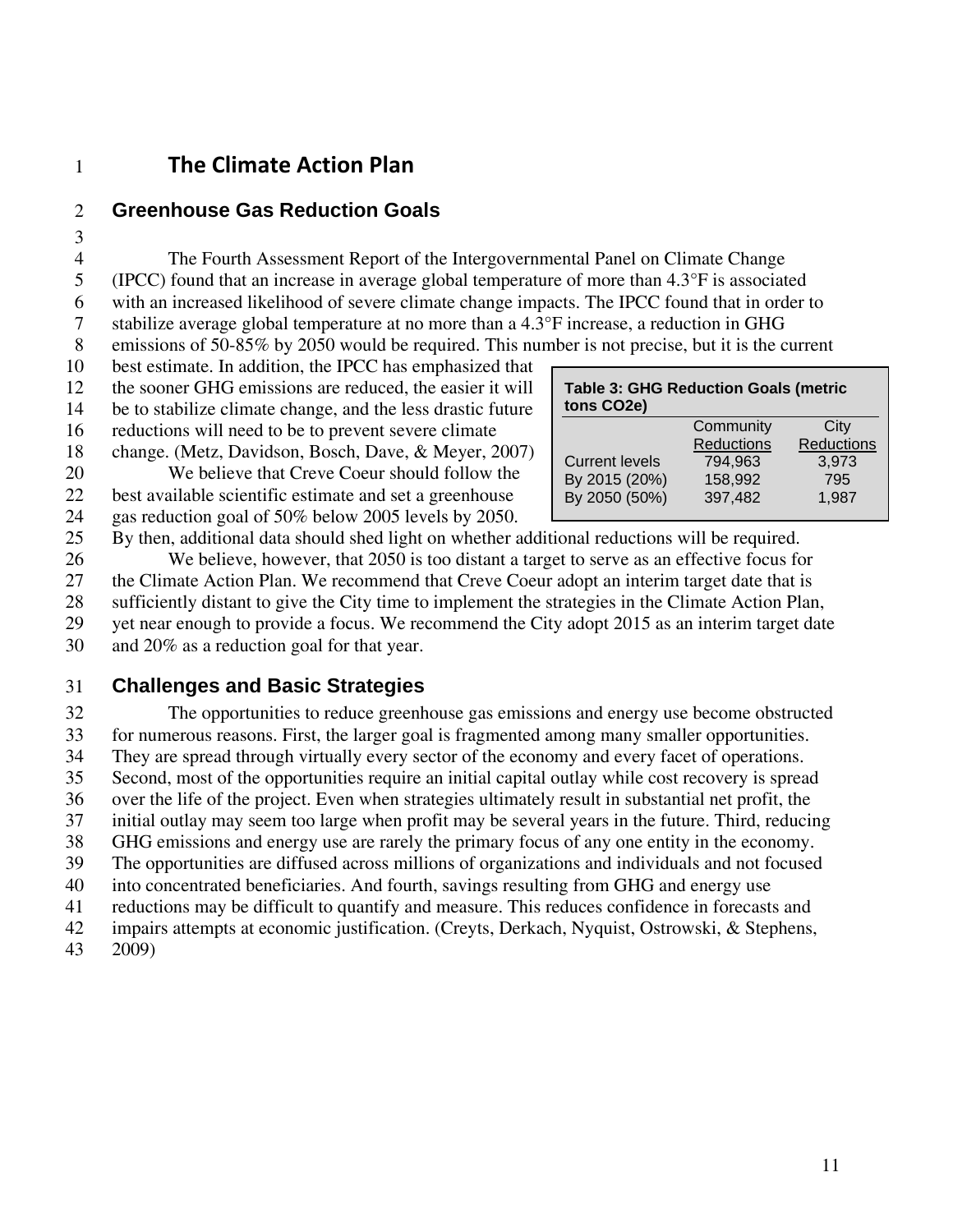2 In addition, the opportunities to reduce GHG 4 emissions and energy use may encounter 6 obstructions that are specific to individual situations. 8 First, several parties may be required to access the 10 opportunity, but incentives may be split among 12 them. The tenant-landlord problem is a classic 14 example. Second, ownership may transfer before 16 benefits are realized, reducing motivation to pursue 18 reductions. Third, there may be incidental costs that 20 cannot be reliably identified. Fourth, there may be 22 regulatory obstructions. For instance, in some 24 jurisdictions, obsolete municipal codes and/or 26 restrictive neighborhood covenants have obstructed 28 access to opportunities. Fifth, the individuals and 30 bodies responsible for decisions may not be aware of 32 available opportunities. Sixth, entrenched habits and 34 customs may obstruct opportunities. Seventh, there 36 may be elevated hurdle rates. An example would be 38 the price premium often assigned to "green" 40 products, even when they may be less expensive to 42 produce. Eighth, there may be adverse bundling. In 44 other words, the desired energy-reducing feature 46 may only be offered with other expensive features 48 that are not desired. Ninth, capital constraints may 50 obstruct access to needed funding. Because 52 opportunities so often require an initial outlay and 54 return the investment over time, they can be 56 facilitated by access to capital markets. But if 58 financial mechanisms do not exist, or if there are 60 disruptions in capital markets, it can obstruct access 62 to the necessary capital. Tenth, because these are not 64 yet mature markets, there may be limited product 66 availability. And eleventh, because these are often 68 relatively new technologies with which traditional 70 markets may not be familiar, improper installation 72 and use may interfere with realized benefits. (Creyts, 74 Derkach, Nyquist, Ostrowski, & Stephens, 2009) 76 Until recently there has been little motivation 78 to reduce GHG emissions and energy use. Climate 80 change and peak oil have recently increased 82 motivation, and many opportunities can be pursued 84 at a net profit or small cost. However, the 86 obstructions reviewed above have made access to 88 the opportunities difficult. 90 We believe that market dynamics can

92 become a powerful force helping Creve Coeur to

#### **Table 4: Obstructions**

#### **General**

- 1. Opportunity fragmented
- 2. Opportunity requires initial capital outlay
- 3. Opportunity unfocussed
- 4. Opportunity difficult to quantify

#### **Situation-Specific**

- 1. Split-incentives
- 2. Ownership transfer
- 3. Unidentifiable incidental costs
- 4. Regulatory obstructions
- 5. Decision-makers unaware of opportunity
- 6. Custom and habit
- 7. Elevated hurdle rates
- 8. Adverse bundling
- 9. Constraints in capital markets
- 10. Limited product availability
- 11. Improper installation or use

*Source: Granade et al. (2009). Unlocking energy efficiency in the United States.* 

#### **Table 5: Phases of the Climate Action Plan. Phase 1:**

The City focuses on building awareness, knowledge, capacity, and commitment for reductions in energy use and greenhouse gasses. These are the foundation upon which all other efforts depend. The City undertakes a couple of high-profile initiatives that promote those goals. And the City implements easy and cost effective strategies to reduce energy use and greenhouse gas emissions in municipal operations. In Phase 1 the City focuses on leading by example, making its own reductions before asking the community to do so. **Phase 2:** 

The City continues Phase 1, but also begins to undertake more complex and ambitious initiatives to make reductions. In addition, in Phase 2 the City lays the groundwork to encourage the community as a whole to make reductions.

#### **Phase 3:**

The City continues to pursue initiatives started under the previous phases, and begins to pursue more ambitious strategies that involve more significant change. The City implements strategies to encourage the community to make reductions, beginning with inexpensive and easy to accomplish strategies and proceeding to more ambitious ones.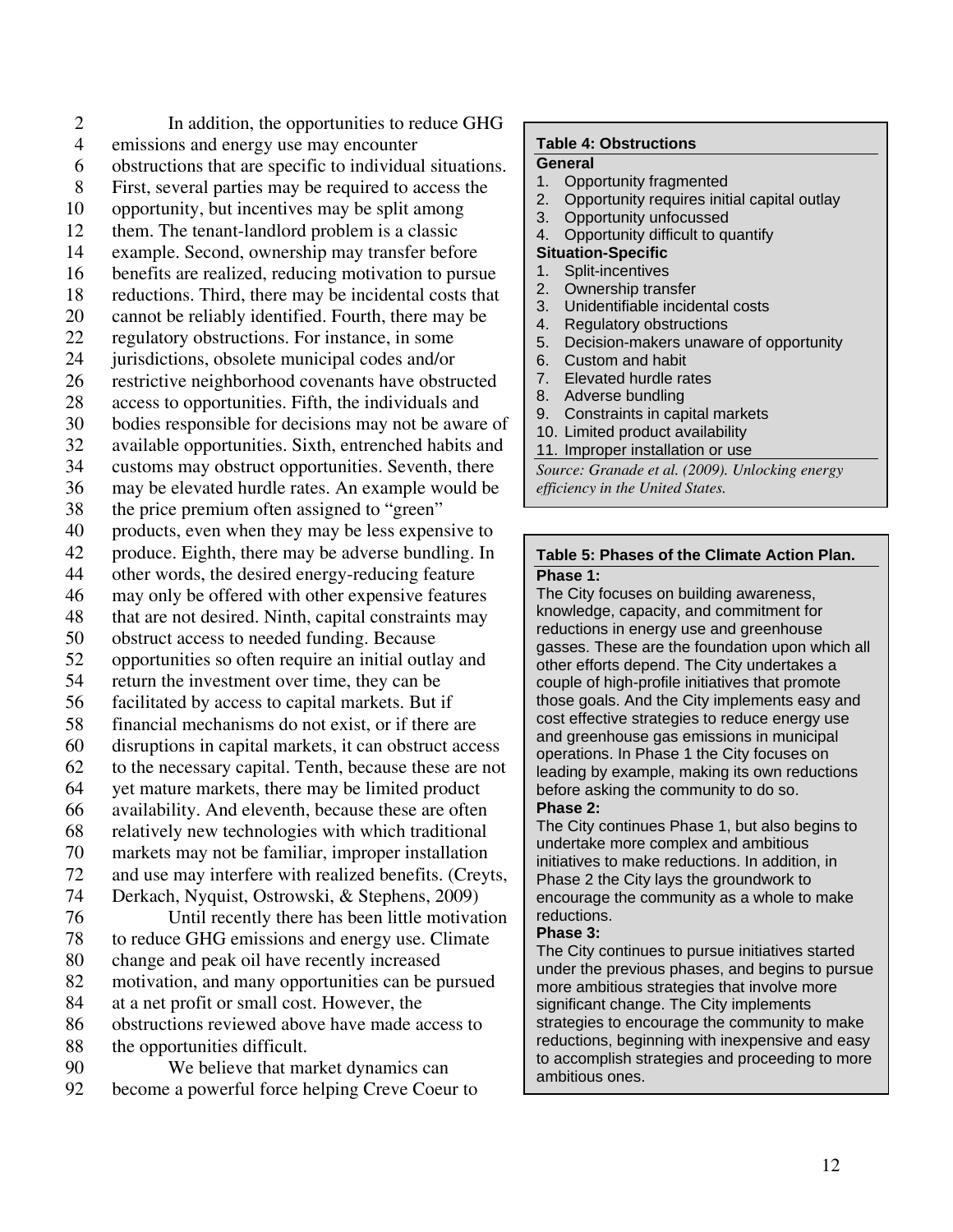1 achieve greenhouse gas and energy use reductions. We believe that the City of Creve Coeur

- 2 should take an active role in eliminating and overcoming the obstructions, thereby unlocking
- 3 opportunities and making market forces our allies. We believe that by unlocking these
- 4 opportunities, and by focusing on cost-effective, easy to implement strategies first, a significant
- 5 portion of the needed reductions can be achieved at relatively little cost and possibly at a net
- 6 profit. Meanwhile, technological progress, as well as increased knowledge and experience with
- 7 energy conservation, energy efficiency, and alternative energy sources will facilitate
- 8 accomplishing the remainder and reduce its cost. We recommend, therefore, that the City of
- 9 Creve Coeur pursue a phased climate action plan, (see Table 5).
- 10 The specific strategies included in the Climate Action Plan have been drawn from a
- 11 variety of sources. We attended presentations and seminars, reviewed the Climate Action Plans
- 12 of 11 other cities, and we gathered information from documents prepared by organizations such
- 13 as the United States Government, ICLEI, the Natural Capital Institute, the McKinsey
- 14 Corporation, the Sierra Club, and FOCUS St. Louis. For organizational purposes, we have
- 15 grouped the strategies under a number of sectors.

### 16 **Phase 1**

17 One of the most effective directions Creve Coeur can pursue is to encourage city staff 18 and officials to take responsibility and initiative to discover, pursue, and implement energy 19 savings and GHG reductions. A number of individuals within the City are already motivated and 20 actively pursuing reductions. However, to facilitate and maximize effectiveness, the City must 21 put in place policies that systematically support such efforts. Such support is truly the foundation 22 upon which everything else depends. By systematically supporting, organizing, and incentivizing 23 staff efforts to reduce GHG emissions and energy use, the City will reap benefits throughout the 24 life of this plan, in virtually every strategy contained herein.

25 Many of the most effective strategies in the plan will not be easily visible to the public, 26 and, therefore, they will not generate the "buzz" needed to sustain public involvement. Thus, 27 some high-profile strategies will be needed. Such strategies will help to bring the issue to public 28 awareness in a sustained fashion, and demonstrate the City's commitment.

29 With each strategy we have attempted to provide its current status, and estimates of its 30 cost, its effect, and the amount of reductions achieved. These estimates were based on emission, 31 energy use, and cost estimates from the Creve Coeur Greenhouse Gas Emissions Inventory. A 32 few of the strategies permitted direct calculation of greenhouse gas emission reductions (the

- 34 Missouri Renewable Energy Standard, for instance).
- 36 Many of the strategies are enabling and empowering
- 38 strategies, however, the results of which are
- 40 impossible to forecast. For these strategies, the actual
- 42 results achieved will depend on many future factors
- 44 that cannot be predicted, such as opportunities that
- 45 present themselves to the City, budget constraints, the availability of facilitating regional, state,
- 46 or national programs, and technological advancement. For these kinds of strategies, percentage
- 47 reductions that seemed reasonable to the CATF have been assumed. The numbers should be
- 48 taken as rough estimates rather than as precise forecasts.

| <b>Table 6: Phase 1 GHG Emission Reductions</b> |            |  |                  |
|-------------------------------------------------|------------|--|------------------|
|                                                 | Municipal  |  | <b>Community</b> |
|                                                 | Operations |  |                  |
| Estimated                                       | 917        |  | 70,597           |
| Goal (2015)                                     | 795        |  | 158,992          |
| Percent achieved                                | 115        |  | 44               |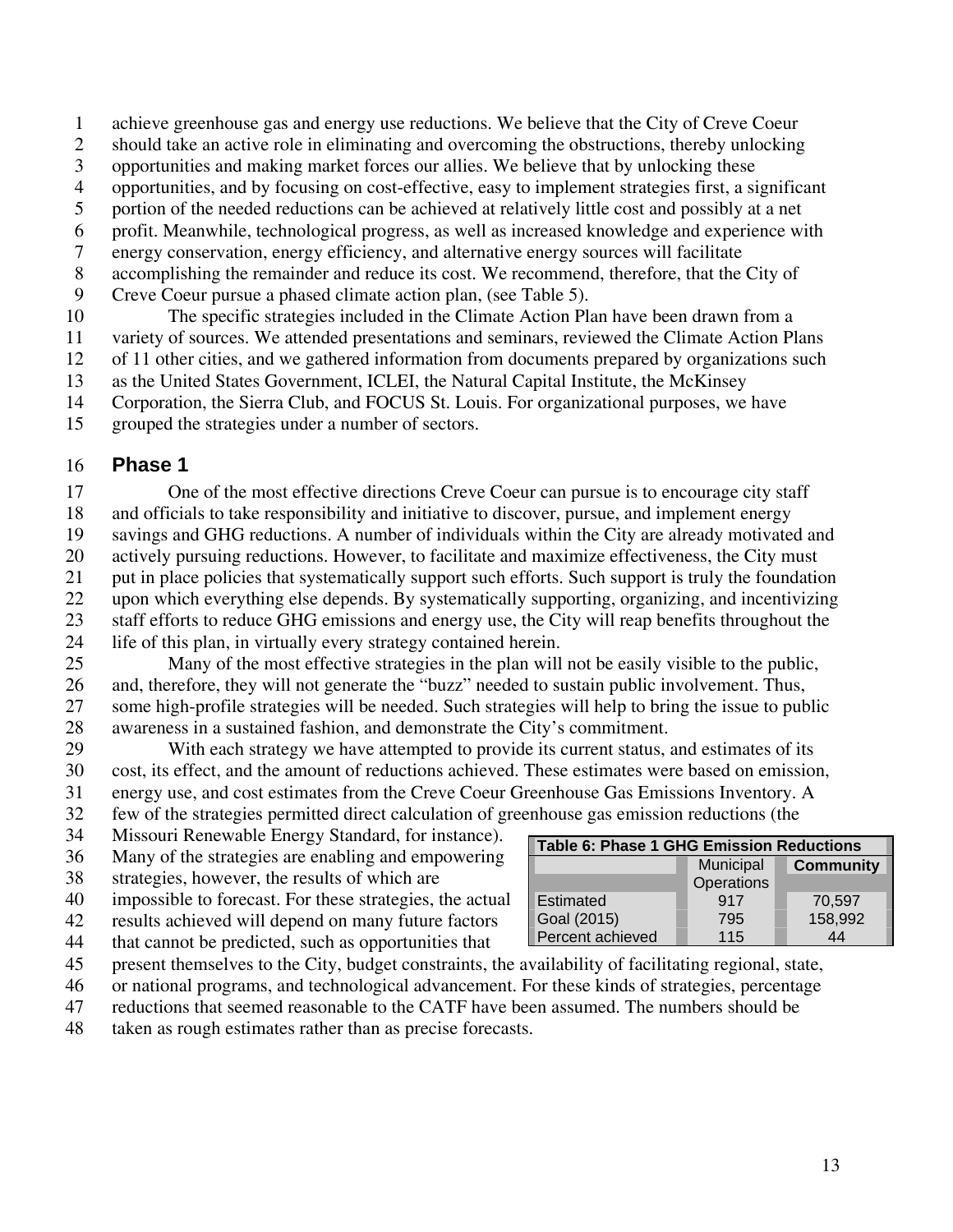### 2 **Municipal Operations**

1

3 *Reports to City Council* 

4 If reducing GHG emission and energy use is to be a fundamental value that is pursued 5 consistently on a citywide basis, then it will need to be a value that is communicated and 6 monitored in an ongoing basis at the highest level. We recommend that the City Council pass a 7 resolution asking the City Administrator to include in the annual report progress on reductions in 8 GHG emissions and energy use. In addition, we recommend that the City Council establish a 9 procedure to receive less formal interim reports on reductions from the City Administrator on a 10 quarterly basis.

11 We further recommend that the City Council ask all City committees, commissions, and 12 task forces to submit a report to City Council describing their accomplishments, plans, and 13 programs to help the City achieve its GHG and energy use reduction goals. Progress towards 14 these goals should become an element of every committee and task force annual report.

| Status:     | To be implemented.                                                           |
|-------------|------------------------------------------------------------------------------|
| Cost:       | Zero to minimal.                                                             |
| Effect:     | This strategy will help to bring reducing GHG emissions and energy use to    |
|             | awareness throughout the municipal government, communicating that it is      |
|             | a fundamental value that is to be pursued at all levels. The strategy will   |
|             | keep the issue before City officials at all levels in a sustained way over   |
|             | time, and it will provide City Council timely information on progress        |
|             | toward GHG emission and energy use goals.                                    |
| Reductions: | This strategy does not directly achieve reductions. It organizes the City    |
|             | and motivates staff and committee members to consistently pursue             |
|             | emission-reducing strategies. This strategy is estimated to indirectly lead  |
|             | to a 3% reduction in municipal emissions (119 metric tons). It is estimated  |
|             | to indirectly lead to a $1\%$ reduction in community emissions (7,950 metric |
|             | tons).                                                                       |
|             |                                                                              |

29 *Form a Green Team* 

30 Many cities and commercial organizations nationwide have found that pursuing 31 reductions in energy use and greenhouse gas emissions requires initiative, creativity, and a 32 coordinated approach across traditional departmental boundaries. Some cities, for instance 33 Kansas City, are sufficiently large to create dedicated staff positions or even departments to 34 pursue climate action. Smaller municipalities have found that forming a regularly meeting staff 35 committee to coordinate, encourage, and facilitate efforts has been an essential strategy. These 36 committees are often called "Green Teams."

37 A Green Team can be formed by City staff without direction from City Council, and 38 indeed, one has already formed in Creve Coeur and conducted its first meeting. We believe, 39 however, that the importance, regularity, and continuation of a Green Team can be enhanced if it 40 becomes official City policy. Thus, we recommend that the Creve Coeur City Council pass

41 legislation establishing a Green Team consisting of representatives from each city department, to

42 meet on a regular, ongoing basis.

- 43 Status: Implemented, needs confirmation.
- 44 Cost: Zero to minimal.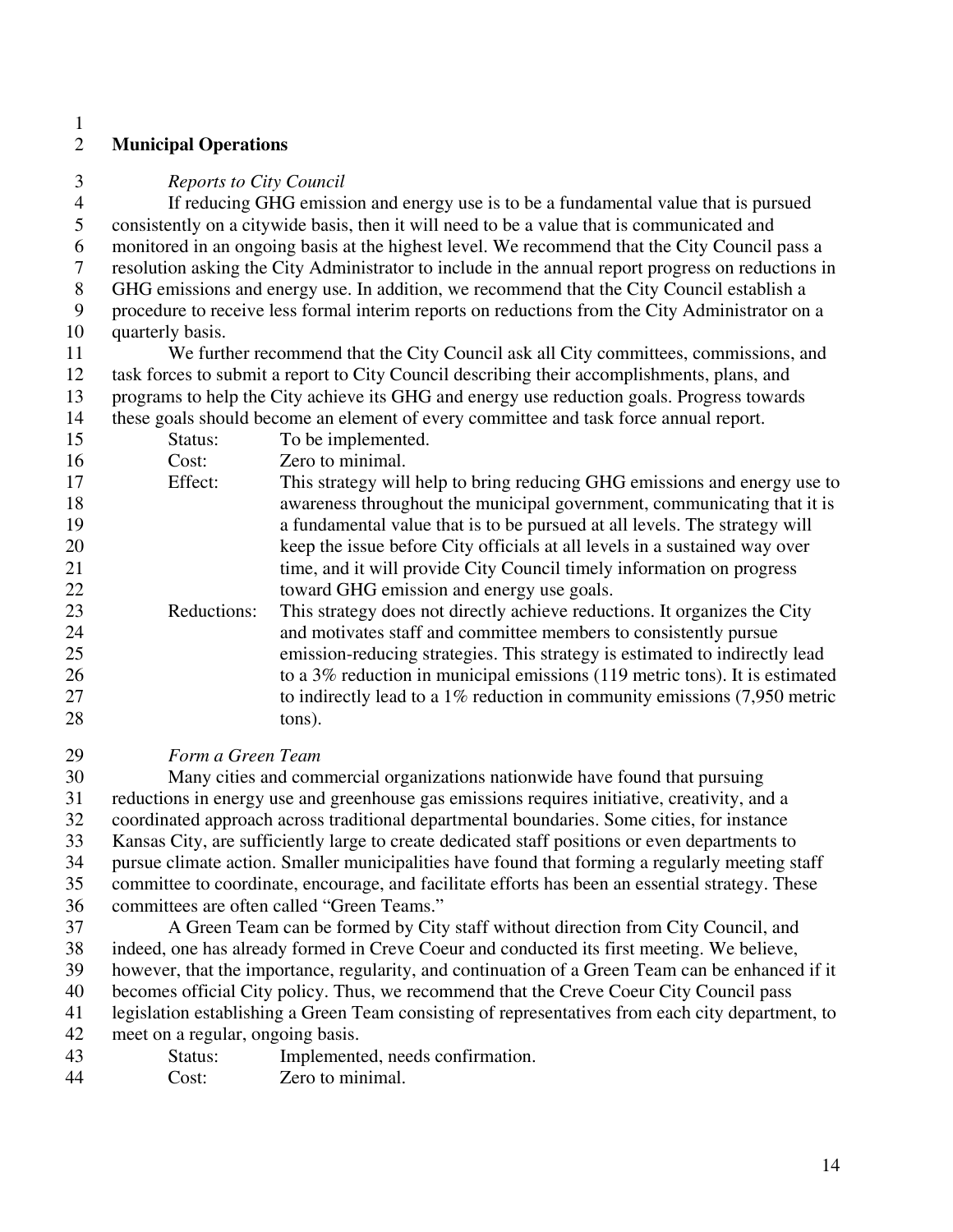| $\mathbf{1}$<br>$\overline{2}$ | Effect:                                                                                       | This strategy encourages and facilitates GHG and energy use reductions in<br>all municipal departments; it facilitates coordination of cross-departmental |  |  |  |
|--------------------------------|-----------------------------------------------------------------------------------------------|-----------------------------------------------------------------------------------------------------------------------------------------------------------|--|--|--|
| 3                              |                                                                                               | efforts.                                                                                                                                                  |  |  |  |
| $\overline{4}$                 | Reductions:                                                                                   | This strategy does not directly achieve reductions. It organizes the City,                                                                                |  |  |  |
| 5                              |                                                                                               | motivates staff to pursue strategies that do, and facilitates their efforts. It is                                                                        |  |  |  |
| 6                              |                                                                                               | estimated to indirectly lead to a reduction in municipal emissions of 3%                                                                                  |  |  |  |
| 7                              |                                                                                               | (119 metric tons). It will also facilitate staff to develop strategies to reduce                                                                          |  |  |  |
| 8                              |                                                                                               | community emissions, but those are probably subsumed under the                                                                                            |  |  |  |
| 9                              |                                                                                               | reductions attributed below to education.                                                                                                                 |  |  |  |
| 10                             | <i><b>Incentivize Reductions</b></i>                                                          |                                                                                                                                                           |  |  |  |
| 11                             |                                                                                               | A central behavioral concept holds that behaviors are controlled by the incentives and                                                                    |  |  |  |
| 12                             |                                                                                               | disincentives they receive. Thus, if the City of Creve Coeur wishes to consistently pursue                                                                |  |  |  |
| 13                             |                                                                                               | reductions in energy use and greenhouse gas emissions, it will be useful to incentivize those                                                             |  |  |  |
| 14                             |                                                                                               | behaviors. Employee incentive plans are common throughout organizations, including                                                                        |  |  |  |
| 15                             |                                                                                               | municipalities, for a variety of purposes. Many types of incentive programs exist, ranging from                                                           |  |  |  |
| 16                             | financial compensation, to contests, to perquisites. We recommend that the Creve Coeur City   |                                                                                                                                                           |  |  |  |
| 17                             | Council pass legislation authorizing the City Administrator to design and implement a program |                                                                                                                                                           |  |  |  |
| 18                             |                                                                                               | of staff incentives for energy and greenhouse gas reductions.                                                                                             |  |  |  |
| 19                             | Status:                                                                                       | To be implemented.                                                                                                                                        |  |  |  |
| 20                             | Cost:                                                                                         | Depends on the incentive chosen and how costs are accounted for. If                                                                                       |  |  |  |
| 21                             |                                                                                               | incentives involve perquisites, then costs would most likely be minimal. If                                                                               |  |  |  |
| 22                             |                                                                                               | incentives involve receiving payments equal to a fraction of cost savings,                                                                                |  |  |  |
| 23                             |                                                                                               | then the program would generate costs, but by definition would generate                                                                                   |  |  |  |
| 24                             |                                                                                               | even larger savings.                                                                                                                                      |  |  |  |
| 25<br>26                       | Effect:                                                                                       | This strategy gives City staff an incentive to pursue GHG and energy                                                                                      |  |  |  |
| 27                             |                                                                                               | reduction behaviors that, otherwise, might be inconvenient, require<br>change, and provide no direct benefit to the individual.                           |  |  |  |
| 28                             | Reductions:                                                                                   | This strategy does not itself directly achieve reductions. It motivates staff                                                                             |  |  |  |
| 29                             |                                                                                               | to pursue strategies that do. It is estimated to indirectly lead to a reduction                                                                           |  |  |  |
| 30                             |                                                                                               | in municipal emissions of $3\%$ (119 metric tons).                                                                                                        |  |  |  |
|                                |                                                                                               |                                                                                                                                                           |  |  |  |

31 *Training and Education* 

32 Information is one of the key elements needed to unlock GHG and energy use reductions, 33 especially if the reductions are to be accomplished in an efficient, cost-effective way. City staff 34 needs to have not only the incentive to pursue reductions, but the knowledge and skills to do so. 35 We recommend that the City of Creve Coeur provide training in green municipal operations 36 broadly throughout the municipal government. Because the City operates many departments, the 37 operations of which differ widely, training will need to be targeted to each department as 38 appropriate. We believe that, since reducing GHG emissions and energy use are fundamental 39 municipal values, focused training should occur systematically. We recommend that City 40 Council direct the City Administrator to develop and implement a plan to provide training in 41 green operations broadly throughout the municipal government. 42 Additionally, the values of reducing GHG emissions and energy use will be enhanced to

- 43 the extent that they are incorporated into the criteria that are used to evaluate potential new
- 44 personnel. We recommend that knowledge of green operations be incorporated into the criteria
- 45 used in the hiring of new employees and the advancement of current employees.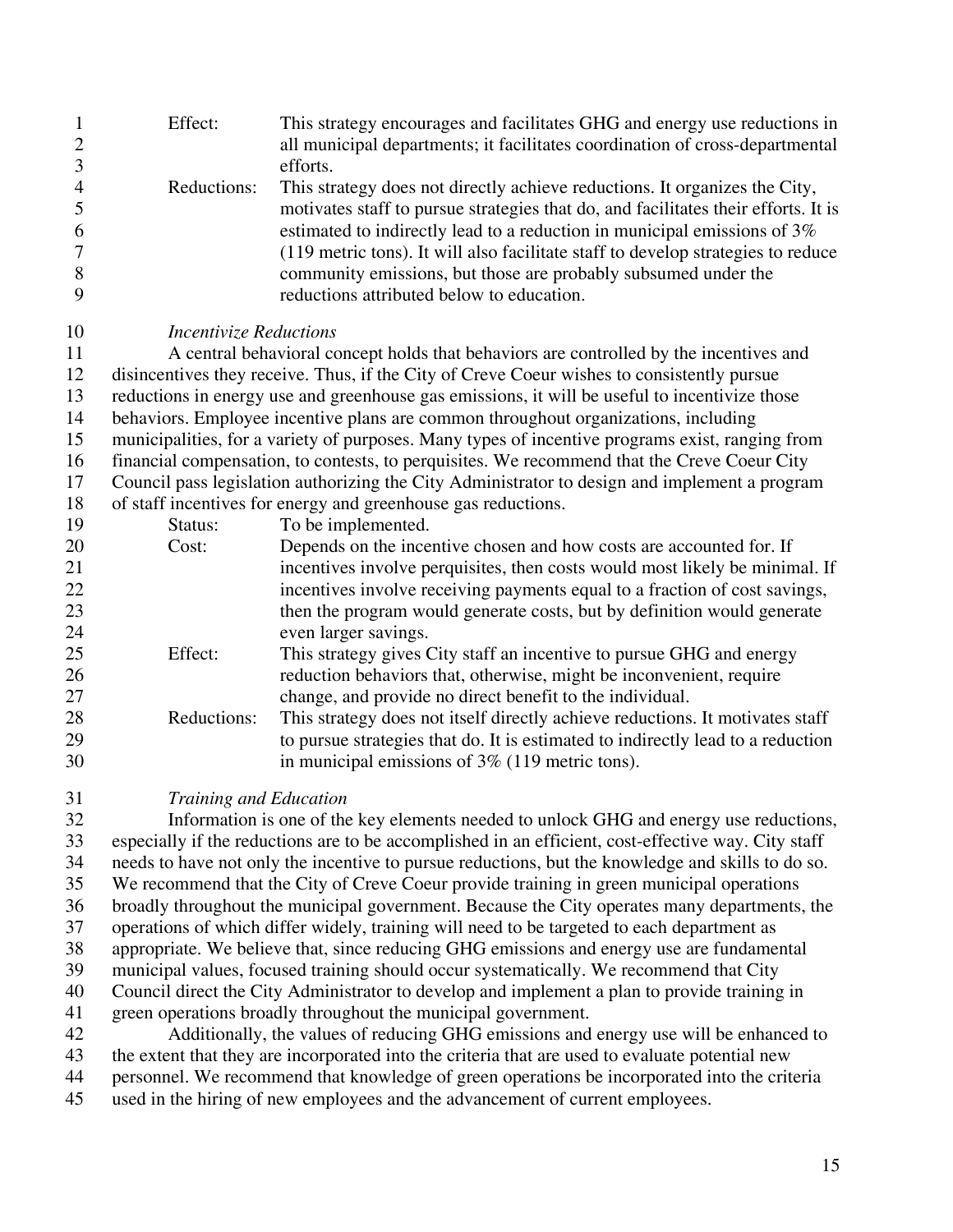|          | Status:         | To be implemented.                                                            |
|----------|-----------------|-------------------------------------------------------------------------------|
|          | Cost:           | The cost will depend on how training is implemented. If staff members         |
|          |                 | attend concentrated series of presentations at conferences they already       |
|          |                 | attend, costs could be zero to minimal. If they attend special seminars or if |
|          |                 | special training is purchased, costs could range upward of \$10,000.          |
| $\sigma$ | Effect:         | This strategy ensures that City staff has the information and training        |
|          |                 | necessary to implement GHG and energy reducing strategies efficiently         |
| 8        |                 | and cost-effectively.                                                         |
| 9        | Reductions:     | This strategy does not itself directly achieve reductions. It ensures that    |
| 10       |                 | staff members have the information and training required to implement the     |
| 11       |                 | other GHG and energy reducing strategies in the plan. Thus, it is estimated   |
| 12       |                 | to indirectly facilitate a 3% reduction in municipal emissions (119 metric    |
| 13       |                 | tons) and a 5% reduction in community residential and commercial              |
| 14       |                 | emissions (39,748 metric tons).                                               |
| $\sim$   | $\alpha$ n i ni |                                                                               |

#### 15 *Green Purchasing Policy*

16 Many organizations have realized that reducing energy use and GHG emissions requires 17 investing in equipment and products that make such reductions possible. Several analyses 18 suggest that improving the energy efficiency of electronic equipment and of lighting can achieve 19 large reductions in GHG emissions and energy use and yield attractive returns on investment. 20 Consequently, many cities and commercial organizations have developed policies to give 21 purchasing preference to products that have reduced impact on the environment. The City of 22 Creve Coeur enacted a comprehensive Green Purchasing Policy in June 2009. It is an essential 23 part of this plan. Training should be provided to appropriate personnel, and the policy should be

### 24 fully implemented.

| 25 | Status:     | Being implemented.                                                        |
|----|-------------|---------------------------------------------------------------------------|
| 26 | Cost:       | Costs depend on items purchased. Some products can be purchased at net    |
| 27 |             | savings. Others have cost premiums. The Green Purchasing Program does     |
| 28 |             | not require purchase of material with a cost premium that outweighs the   |
| 29 |             | environmental benefits.                                                   |
| 30 | Effect:     | This strategy requires environmental characteristics, including GHG       |
| 31 |             | emissions and energy use, to be included in purchasing decisions.         |
| 32 | Reductions: | The reductions achieved will depend on the items purchased. Some items,   |
| 33 |             | recycled paper products for instance, achieve GHG reductions in locations |
| 34 |             | outside the City that were not included in our Greenhouse Gas Emissions   |
| 35 |             | Inventory and are not easily measurable. Other items, such as energy      |
| 36 |             | efficient electronic equipment, achieve reductions locally that were      |
| 37 |             | included and can be measured. We estimate that reductions will grow with  |
| 38 |             | purchases over the years, reaching 5% of municipal emissions by 2015      |
| 39 |             | (199 metric tons).                                                        |

### 40 **Municipal and Community Moderation of Current Emissions**

### 41 *Renewable Energy Standard*

42 With the passage of the Missouri Renewable Energy Standard (Proposition C) in 43 November 2008, 5% of the electricity supplied by AmerenUE is required to come from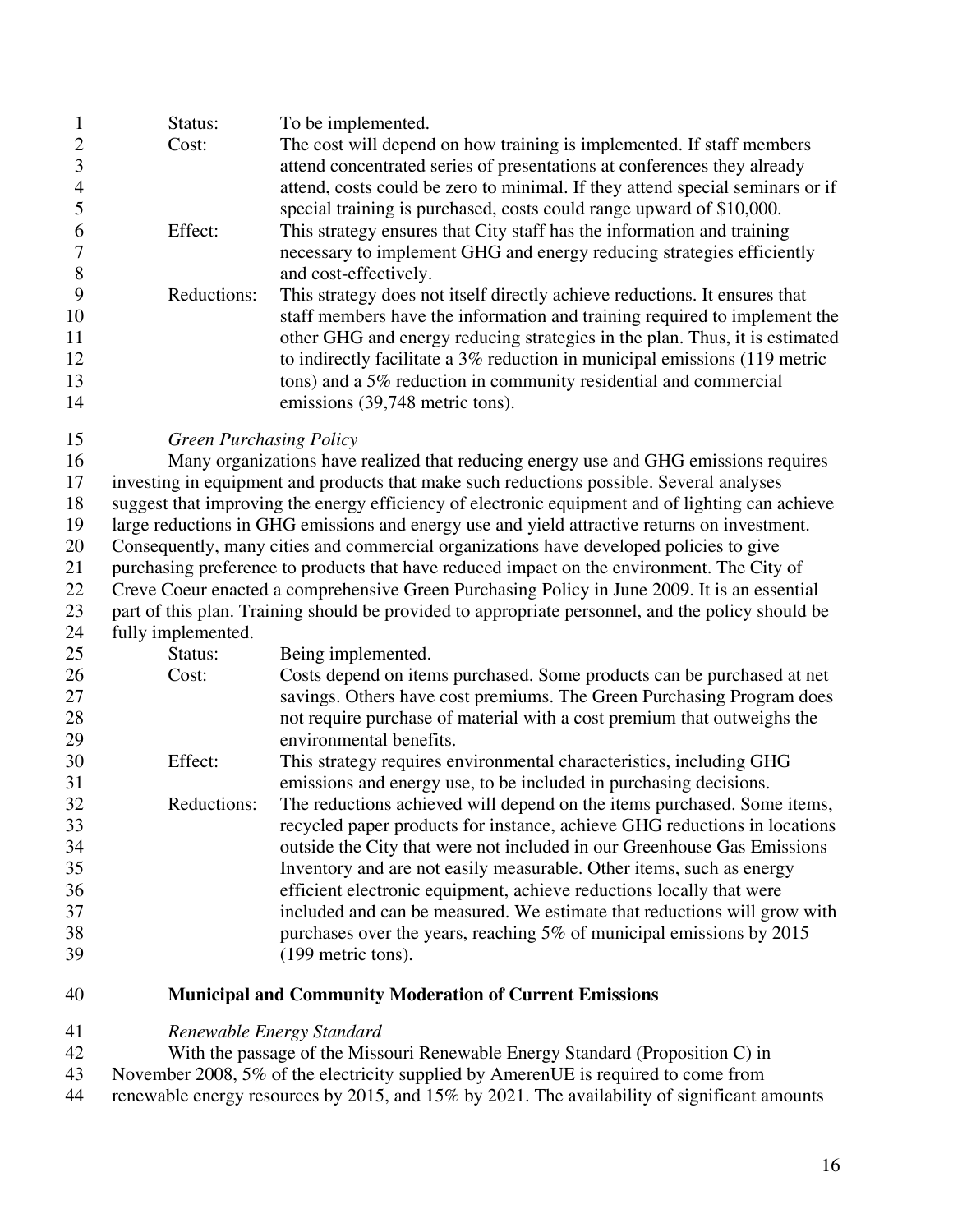1 of renewable energy for use by the municipal government and community as a whole will be

2 required to achieve our recommended goal of a 50% reduction in GHG emissions by 2030. Thus,

- 3 even though the Renewable Energy Standard is a statewide mandate, not a Creve Coeur 4 initiative, it is an essential element of our Climate Action Plan.
- 5 We recommend that the City Council pass a resolution expressing its support for the 6 implementation and continuation of Missouri renewable energy standards no less strong than
- 7 those contained in Proposition C, and that a copy of the resolution be forwarded to the
- 8 appropriate state authorities.

9 Status: To be implemented. 10 Cost: Not applicable. 11 Effect: This strategy provides support for the maintenance of effective renewable 12 energy standards in Missouri. 13 Reductions: By 2015, achieve a 5% reduction in both municipal and community GHG 14 emissions deriving from electricity. For the community, this represents 15 21,851 metric tons CO2e per year. For municipal operations, it represents 16 139 metric tons.

### 17 **Municipal Buildings**

18 The energy consumed in the buildings operated by the municipal government accounted 19 for the largest portion of municipal energy use, and by far the largest portion of GHG emissions. 20 Energy consumption and GHG emissions come from both the operation of buildings themselves 21 (e.g. from HVAC and lighting systems) and from the activities conducted in them (e.g. the 22 operation of electrical and electronic equipment). Fortunately, these are among the most cost-23 effective GHG abatement opportunities. Many, if not most, can be implemented at net cost 24 savings over the life of the project, and payback often occurs in relatively few years.

25 The energy performance of most commercial buildings depends not only on specific 26 equipment, but also on how the buildings function in actual use, and how the systems integrate 27 together. Thus, to maximize efficiency, a comprehensive approach is required that treats the 28 building as a whole system. The U.S. Green Building Council (USGBC) has emphasized that 29 best practice begins with an overall design and plan, followed by implementation, measurement 30 of results, and comparisons to benchmarks.

31 In addition to maximizing return on energy efficiency investment, green benchmarking is 32 becoming increasingly important economically. Green building is the fastest growing segment of 33 the building industry, cities nationwide are competing to be known as green leaders, and green 34 building certification is gaining increasing value. Certified green buildings have, on average, 35 higher market value, reduced energy costs, reduced maintenance costs, improved productivity, 36 reduced absenteeism, and perhaps even reduced liability costs and improved employee retention 37 and recruiting. In addition, pursuing green certification provides other benefits. It ensures 38 minimum standards and a common mindset in pursuing a project. It helps define community 39 benefits associated with a project. And it serves as an effective prerequisite for municipal 40 incentives, entitlements, and zoning districts. Thus, we believe that Creve Coeur should commit 41 itself to the philosophy of green building certification, first in its own buildings, but in later 42 phases of this plan to community buildings as well.

43 The USGBC's Leadership in Energy & Environmental Design program is the best-known 44 green building certification system. The system can be applied both to new construction and to 45 the operation and maintenance of existing buildings (LEED-OM). The LEED-OM program is the 46 one that would apply to Creve Coeur's existing major building facilities. LEED-OM requires an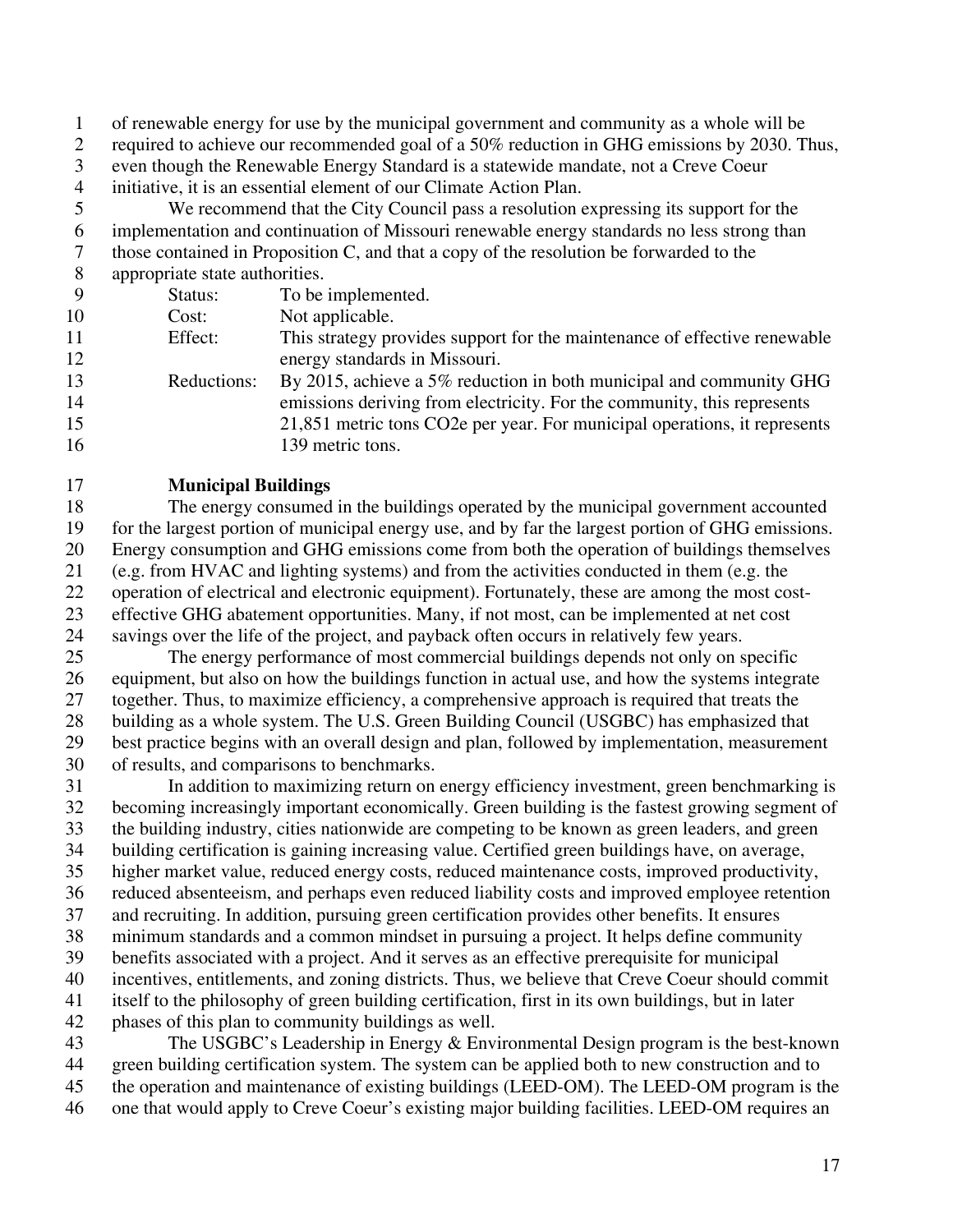1 energy audit, and it incorporates the leading energy efficiency benchmarking system, the

2 Department of Energy's Energy Star Rating System. However, LEED-OM is not identical with

3 energy conservation, as it incorporates many other values in addition. We believe that Creve

- 4 Coeur will want to pursue eventual LEED-OM certification for the City's three major municipal
- 5 buildings: the City Government Center, the Harold Dielmann Recreation Complex, and the
- 6 Public Works Garage. We also believe that the City should commit itself to pursing over time a 7 minimum Energy Star rating of 65 for each of those three buildings.

8 The transformation of the City Government Center, the Harold Dielmann Recreation 9 Center, and the Public Works Garage to LEED-OM and Energy Star certified buildings will 10 require significant capital projects. However, converted buildings such as the City Hall of 11 University City, illustrate that in-use buildings can be successfully retrofitted. Overall costs and 12 benefits cannot be estimated in a general plan such as this. However, state and federal subsidies 13 are available in some cases, and specific capital projects can be timed to coincide with 14 maintenance and replacement that would be required anyway due to wear and tear.

15 For Phase 1 of the Climate Action Plan, we recommend two specific strategies that are 16 consistent with the goal of eventual LEED-OM certification and Energy Star certification.

17 *Municipal Energy Audit* 

18 We recommend that Creve Coeur obtain an energy audit of the City Government Center, 19 the Harold Dielmann Recreation Center, and the Public Works Garage by a reputable energy 20 auditor. An audit is an essential early step in both LEED-OM and Energy Star certification. It 21 should be performed in a way that is consistent with eventual pursuit of LEED-OM certification 22 and Energy Star certification of these three buildings. Such an audit will allow the City to 23 identify and prioritize opportunities to increase energy efficiency and to avoid creating 24 inefficiencies that occur when improvements are pursued haphazardly.

| 25 | Status:     | To be implemented.                                                          |
|----|-------------|-----------------------------------------------------------------------------|
| 26 | Cost:       | \$18,000.                                                                   |
| 27 | Effect:     | The audit would identify the major energy inefficiencies in the three most  |
| 28 |             | important municipal buildings, prioritize them for remediation, and         |
| 29 |             | estimate the energy savings that would result. An audit is also one of the  |
| 30 |             | necessary steps should the City choose to pursue eventual green             |
| 31 |             | certification for its buildings.                                            |
| 32 | Reductions: | The size and timing of reductions will depend on the condition of the       |
| 33 |             | envelope and systems of the buildings and the ability of the City to        |
| 34 |             | undertake improvements recommended by the audit. It is not unusual for      |
| 35 |             | energy audits to identify yearly energy cost savings equal to 15-30% of the |
| 36 |             | combined cost of the audit and remediation program. The savings will        |
| 37 |             | only be realized if and when the City undertakes the recommended            |
| 38 |             | improvements.                                                               |
|    |             |                                                                             |

39 *Upgrade Government Center HVAC and Hot Water Systems* 

40 The heating, ventilation, and air conditioning system at the City Government Center is 41 old, and significant portions of it are failing. It is in need of replacement. The improvements 42 recommended by the energy audit will affect the sizing and performance of the HVAC and hot 43 water systems. Therefore, we recommend that when the replacement occurs, it be done with new 44 energy efficient systems consistent with the recommendations of the energy audit. 45 Status: To be implemented.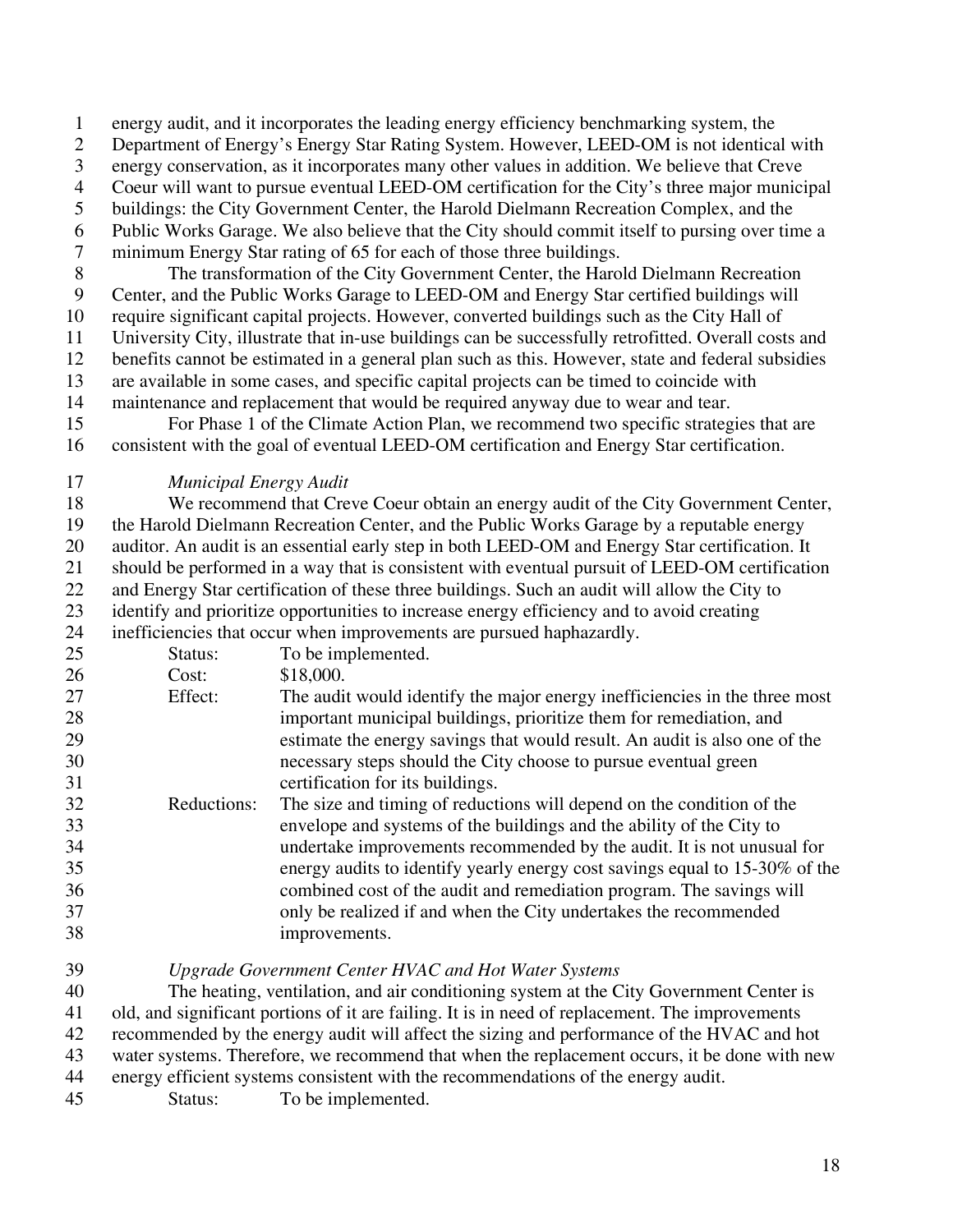| $\mathbf{1}$<br>$\overline{2}$<br>3<br>$\overline{4}$<br>5 | Cost:<br>Effect:<br>Reductions:                                                                   | Unknown.<br>This strategy maximizes energy efficiency, and hence cost savings, by<br>ensuring the new system is right-sized in light of other efficiency<br>programs and equipment changes recommended by the audit.<br>We estimate a reduction in energy usage for HVAC and hot water of 20%. |  |  |  |
|------------------------------------------------------------|---------------------------------------------------------------------------------------------------|------------------------------------------------------------------------------------------------------------------------------------------------------------------------------------------------------------------------------------------------------------------------------------------------|--|--|--|
| 6<br>7                                                     |                                                                                                   | The City does not meter these functions separately, but we estimate the<br>savings to be 103 metric tons CO2e. <sup>4</sup>                                                                                                                                                                    |  |  |  |
| 8                                                          | <b>Community Buildings</b>                                                                        |                                                                                                                                                                                                                                                                                                |  |  |  |
| 9                                                          |                                                                                                   | List of State Approved Home Energy Auditors                                                                                                                                                                                                                                                    |  |  |  |
| 10                                                         |                                                                                                   | We believe that the City should encourage residents to make energy efficiency upgrades                                                                                                                                                                                                         |  |  |  |
| 11                                                         | to their homes. One very simple, non-intrusive strategy is to make a list of approved energy      |                                                                                                                                                                                                                                                                                                |  |  |  |
| 12                                                         | auditors available to citizens. Lists are maintained by the Missouri Department of Natural        |                                                                                                                                                                                                                                                                                                |  |  |  |
| 13                                                         | Resources and by the Home Performance With Energy Star Program. We recommend that Creve           |                                                                                                                                                                                                                                                                                                |  |  |  |
| 14                                                         | Coeur provide a copy of such a list to residents who request it, and to residents who contact the |                                                                                                                                                                                                                                                                                                |  |  |  |
| 15                                                         | City for permitting related to their home.                                                        |                                                                                                                                                                                                                                                                                                |  |  |  |
| 16                                                         | Status:                                                                                           | To be implemented.                                                                                                                                                                                                                                                                             |  |  |  |
| 17                                                         | Cost:                                                                                             | Zero to minimal.                                                                                                                                                                                                                                                                               |  |  |  |
| 18                                                         | Effect:                                                                                           | This strategy brings the idea of making energy efficiency upgrades to the                                                                                                                                                                                                                      |  |  |  |
| 19                                                         |                                                                                                   | attention of homeowners. It provides a direction homeowners who would                                                                                                                                                                                                                          |  |  |  |
| 20                                                         |                                                                                                   | like to consider energy efficiency upgrades, but don't know where to start.                                                                                                                                                                                                                    |  |  |  |
| 21<br>22                                                   | Reductions:                                                                                       | This strategy will not result in reductions in municipal GHG emissions or<br>energy use. It will indirectly facilitate reductions in the community.                                                                                                                                            |  |  |  |
| 23                                                         | <b>Community Education</b>                                                                        |                                                                                                                                                                                                                                                                                                |  |  |  |

### 24 *Public Education Campaign*

1

25 Despite the fact that there has been a sizable amount of publicity regarding climate 26 change, peak oil, and energy conservation, there has also been a significant amount of 27 misinformation. Information regarding simple, cost effective strategies to reduce energy use and 28 GHG emissions is particularly needed. In addition, as Creve Coeur implements the various 29 initiatives that will put this plan into effect, it will be necessary to inform the public about them. 30 Thus, Creve Coeur will need an ongoing climate action public education campaign. It should be 31 designed around an informative website, but should also involve other types of public 32 information outreach as possible and appropriate. The beginning of such a program is already 33 under development by the Assistant to the City Administrator and the Public Information Officer 34 in consultation with the Climate Action Task Force and the Recycling, Environment and 35 Beautification Committee. However, this program needs to be established on a firm foundation 36 that will ensure its continuation and funding over the life of the Climate Action Plan (at least to 37 2015). We recommend that the City Council establish a climate action public information

<sup>38</sup> campaign to be called "ONEDAY Creve Coeur…" under the direction of the City Administrator

<sup>&</sup>lt;sup>4</sup> Calculation: From GHG inventory, Gov't Center used 995,040 kWh of electricity, 80% of which is coal generated and 20% nuclear (no CO2). It used 23,660 therms of natural gas. It emitted 878 metric tons CO2e. Using EIA conversion factors, it can be calculated that 68% of emissions derived from electricity and 32% from natural gas. If 33% of the building's electricity use is related to HVAC and hot water, and if all of the natural gas usage is, then it can be calculated that emissions will be reduced by 11.33%. This yields a result of 103 metric tons CO2e.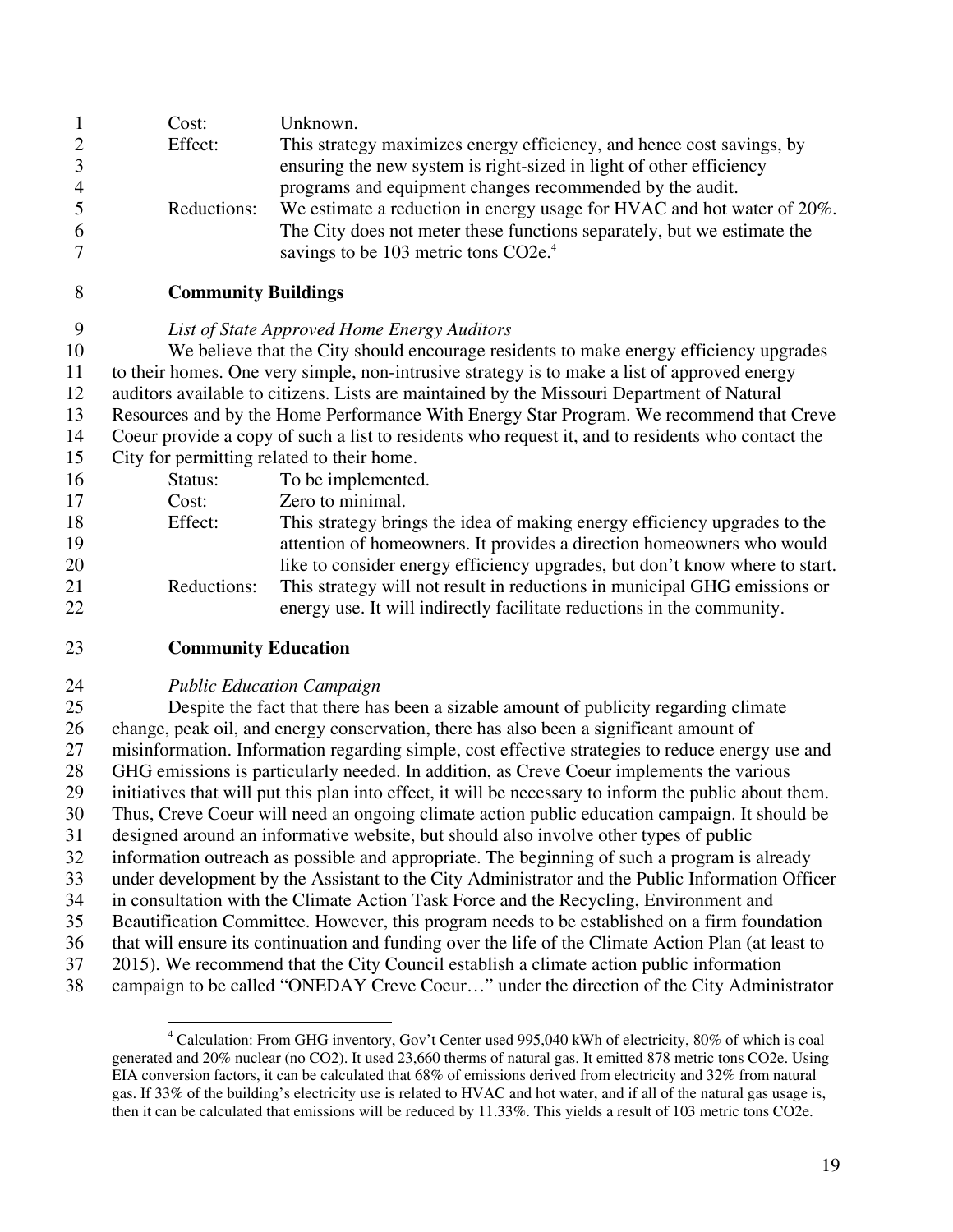- 1 in consultation with the Climate Action Task Force, the Recycling Environment and
- 2 Beautification Committee, and other City committees as appropriate.
- 3 Status: Being implemented. 4 Cost: None or minimal for the website. Other costs will depend on the forms of 5 outreach selected. 6 Effect: This strategy informs citizens about the need to reduce GHG emissions 7 and energy use; it informs citizens about basic strategies for doing so; it 8 informs citizens of specific strategies being pursued by the City; and it 9 informs citizens of other available resources. 10 Reductions: This strategy does not achieve direct reductions. Rather, it informs citizens 11 about the need to make reductions and helps connect them to resources 12 that make reductions possible.
- 13 *Greenhouse Gas Reduction Display*

14 With the assistance of St. John's Mercy Medical Center the Climate Action Task Force 15 developed a portable display encouraging citizens to reduce GHG emissions and energy use, and 16 illustrating efforts that have been made by the City of Creve Coeur and a number of community 17 members. It has been on display in the lobby of the City Government Center since late February 18 2009. It should continue to be displayed either at the City Government Center or in the lobby of

19 the Harold Dielmann Recreation Center.

| 20 | Status:     | Implemented.                                                               |
|----|-------------|----------------------------------------------------------------------------|
| 21 | Cost:       | None.                                                                      |
| 22 | Effect:     | This strategy informs the public about the need to reduce GHG emissions    |
| 23 |             | and energy use; informs the public about efforts by the City and others to |
| 24 |             | do so.                                                                     |
| 25 | Reductions: | This strategy does not directly reduce GHG emissions or energy use.        |
| 26 |             | Rather, it informs the public about the need to do so and that others in   |
| 27 |             | their community are already doing so.                                      |

- 28 **Community Moderation of Current Emissions**
- 29 *One Person-One Bulb Program*

30 Upgrading lighting efficiency is one of the largest, most cost-effective strategies for 31 reducing GHG emissions and energy use. Switching from incandescent lamps to compact 32 fluorescent lamps is one large, easy opportunity. Consequently, many cities have included CFL 33 swaps in their Climate Action Plans. Perhaps the best known is the *Million Lamp Program* by 34 Kansas City. In the St. Louis Region, AmerenUE has coordinated the largest CFL swaps. We 35 recommend that Creve Coeur establish a *One Person-One Bulb* program in partnership with 36 other local resources, with the goal of swapping one incandescent bulb for a CFL for every 37 Creve Coeur resident, and provide information about CFLs and how to use them.

- 38 Status: Needs implementation.
- 39 Cost: Depends on the participation achieved with partners.
- 40 Effect: This strategy replaces energy intensive light sources with what is the 41 current energy efficient standard light source; it introduces residents who 42 are not familiar with CFLs to them, thereby facilitation the transition.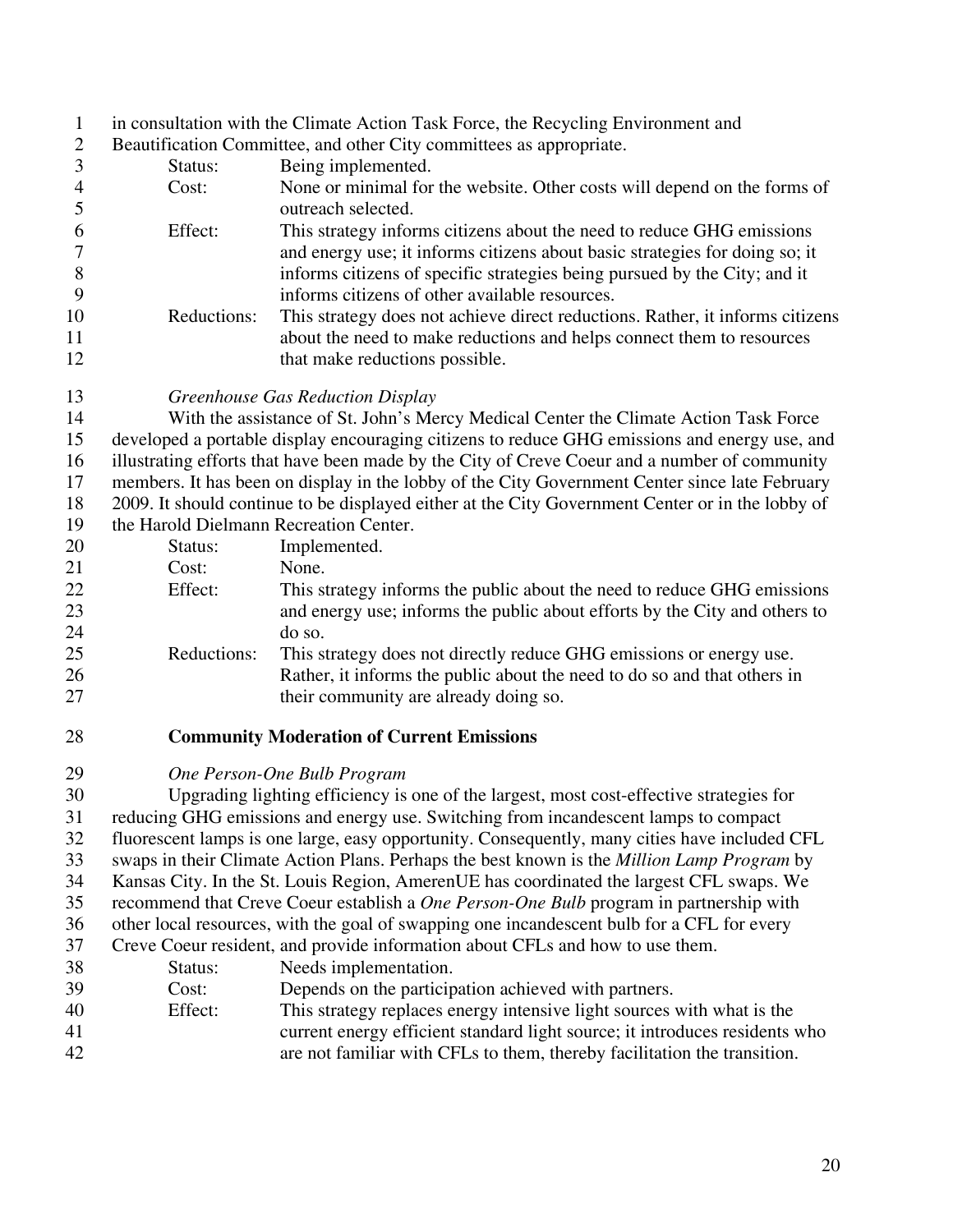|                | Reductions: | The population of Creve Coeur is estimated to be near 17,000. Replacing  |
|----------------|-------------|--------------------------------------------------------------------------|
|                |             | one 60 watt incandescent bulb with the CFL equivalent for each person is |
| 3              |             | estimated to abate 1,048 metric tons of CO2e in the community.           |
| $\overline{4}$ |             |                                                                          |

- 6 **Conclusion**
- 7

5

8 The Climate Action Task Force recommends that Creve Coeur reduce its greenhouse gas 9 emissions and energy use by 20% by 2015 from the baseline levels measured in the 2005 Creve 10 Coeur Greenhouse Gas Emissions Inventory.

11 The twelve specific strategies recommended in this document represent Phase 1 of an 12 eventual three-phase plan. They were drawn from the climate action plans of cities that have 13 preceded Creve Coeur down this path. They have also been drawn from the published

14 recommendations of nonprofit organizations that help cities to reduce their greenhouse gas 15 emissions and energy use.

16 The twelve strategies are estimated to achieve more than 100% of the reduction target for 17 municipal operations, and 44% of the reduction target for community emissions. However, the 18 CATF emphasizes that many of the twelve strategies are enabling strategies. As such, their actual 19 results depend on many factors the CATF does not control and cannot predict.

20 Perhaps more than anything else, the results of the twelve recommended strategies will 21 depend on full implementation and on good faith efforts by Creve Coeur staff and officials to 22 make the needed changes. If the strategies receive full implementation and a good faith effort, 23 there is no reason that they cannot be successful in achieving meaningful reductions in 24 greenhouse gas emissions and energy use in Creve Coeur.

25

26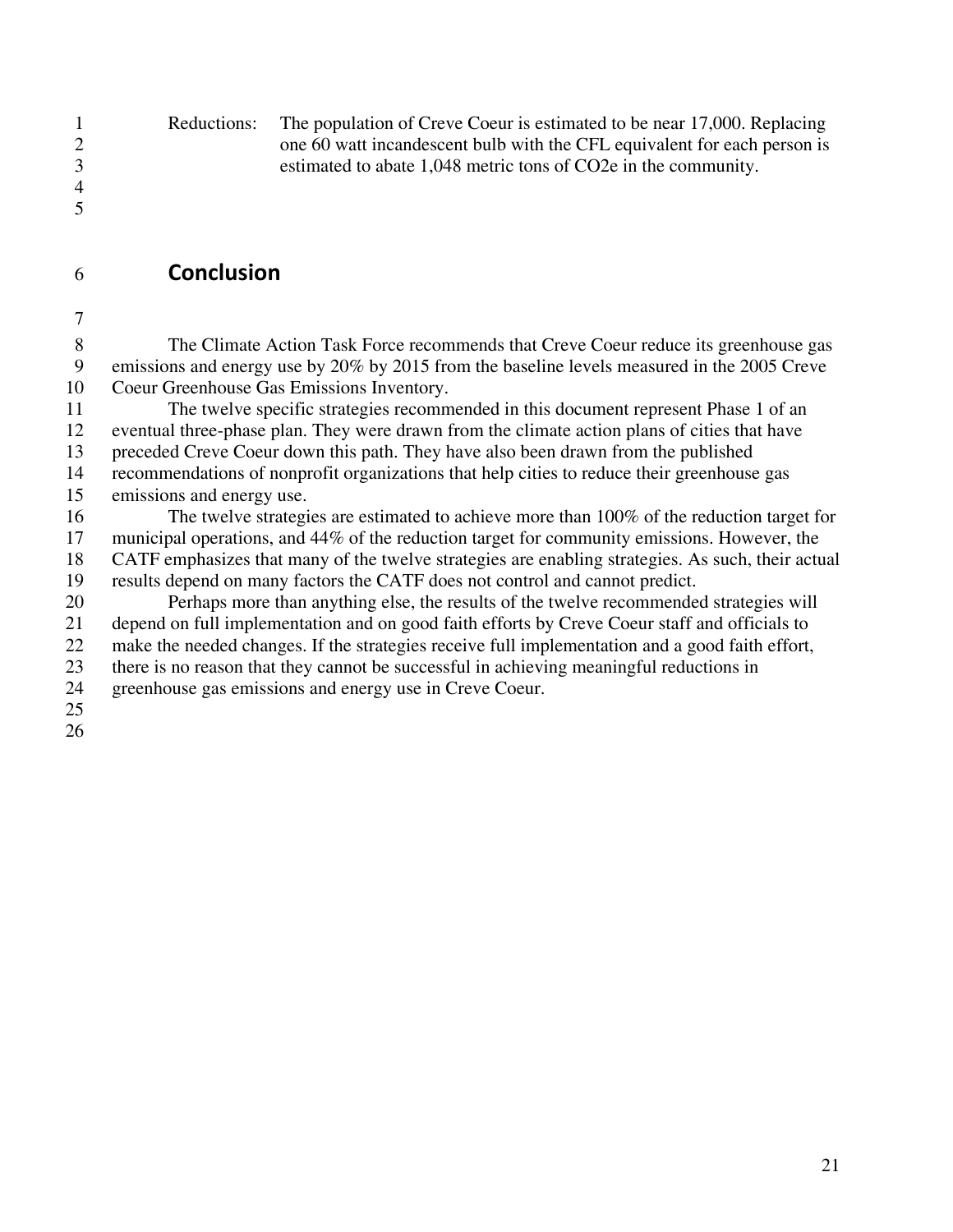# 2 **Works Cited**

3

1

- 4 BP Inc. (2009, June). *BP Statistical Review of World Energy June 2009*. Retrieved August 7,
- 5 2009 from BP Incorporated Web Site: http://www.bp.com/statisticalreview.
- 6 Creyts, J., Derkach, A., Nyquist, S., Ostrowski, K., & Stephens, J. (2009). *Unlocking energy*  7 *efficiency in the U.S. Economy.* McKinsey Corporation.
- 8 Lawrence Livermore National Laboratory. (2009). *Energy flowcharts.* Retrieved online
- 9 11/18/2009 at https://publicaffairs.llnl.gov/news/energy/energy.html.
- 10
- 11 Metz, B., Davidson, P., Bosch, R., Dave, R., & Meyer, L. (Eds.). (2007). *Summary for*
- 12 *policymakers. In: Climate change 2007: Mitigation. Contribution of Working Group 3 to the*
- 13 *Fourth Assessment Report of the Intergovernmental Panel on Climate Change.* Cambridge,
- 14 United Kingdom: Cambridge University Press.
- 15 Solomon, S., Qin, D., Manning, M., Chen, Z., Marquis, M., Averyt, K., et al. (Eds.). (2007).
- 16 *Climate change 2007: The physical science basis. Contribution of Working Group 1 to the*
- 17 *Fourth Assessment Report of the Intergovernmental Panel on Climate Change.* Cambridge,
- 18 United Kingdom: Cambridge University Press.
- 19 Union of Concerned Scientists. (2009). *Confronting climate change in the U.S. Midwest:*
- 20 *Missouri*. Retrieved August 4, 2009 from Union of Concerned Scientists Web Site:
- 21 http://www.ucsusa.org/global\_warming/science\_and\_impacts/impacts/global-climate-
- 22 change.html.
- 23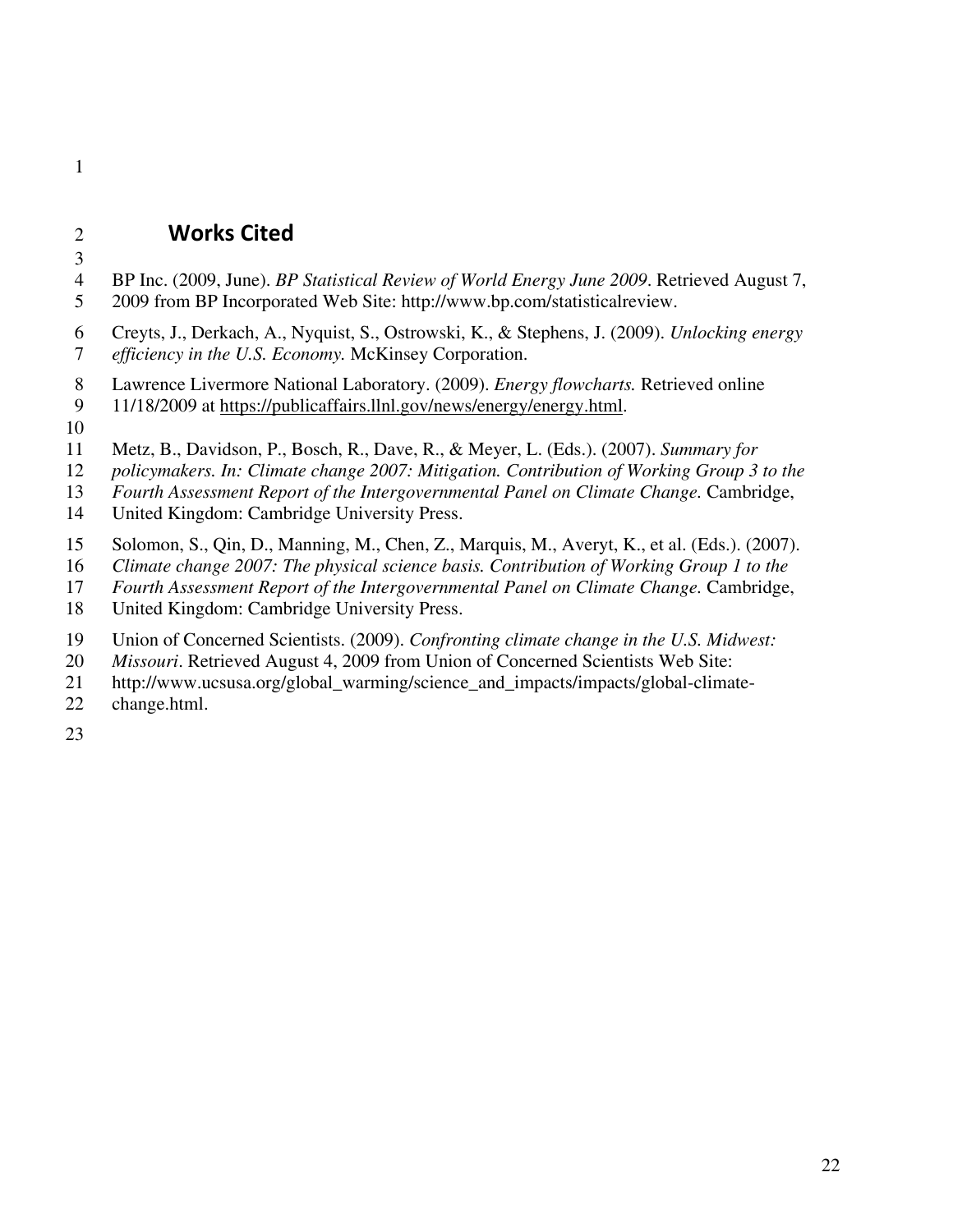# **Appendix 1: Glossary**

*Btu (British thermal unit):* a traditional unit of energy, approximately equal to the amount of energy needed to heat one pound of water one degree Fahrenheit.

*Carbon dioxide (CO2):* a chemical compound composed of oxygen and carbon that exists as a gas in earth's atmosphere. It is produced by many organisms during respiration and also by the combustion of carbon-containing fuels, such as fossil fuels and vegetable matter. It is thought to be the most important greenhouse gas, accounting for about 80% of human-caused global warming.

*Carbon dioxide equivalent (CO2e):* a measure of global warming effect. For a quantity and mixture of gasses, it describes the amount of carbon dioxide  $(CO<sub>2</sub>)$  that would have the same global warming effect. It allows the global warming effect of various gasses to be compared using a standard measure. In general practice, the amount of each greenhouse gas released into the atmosphere is converted to its carbon dioxide equivalent. This practice allows the effects of the individual gasses to be compared and/or summed to yield a total effect.

*Climate:* the distribution of weather characteristics over periods of time that can range from decades to millions of years. Climate can refer to small, medium, and large regions, or even to the whole earth. It can also refer to average weather (e.g. average temperature) or to the distribution of weather events around an average (e.g. periods of extreme temperature).

*Climate change:* changes in modern climate occurring over periods ranging from the last few decades to the last few centuries that are thought to be caused by global warming.

*Crude oil:* a naturally occurring, flammable liquid found in geological formations in the Earth's crust. Crude oil, also called *petroleum,* consists of a complex mixture of hydrocarbons. It is the source from which many common fuels are distilled, such as gasoline, aviation fuel, heating oil, bunker oil, kerosene, butane, and propane.

*Fossil fuel:* fuel formed by natural resources, such as the decay of buried organisms. Such decay occurs slowly, and fossil fuel deposits typically form over millions of years. Three fossil fuels, crude oil, natural gas, and coal, form the three most important modern energy sources. Fossil fuels contain carbon, which is released into the atmosphere during combustion.

*Global warming:* an increase in the average temperature of the Earth's atmosphere occurring over the last century or more. Global warming is theorized to result from the greenhouse effect of carbon dioxide and other greenhouse gasses released into the atmosphere. Global warming is theorized to be the factor driving climate change.

*Greenhouse gas: gasses in the atmosphere that allow visible light to pass through, warming the* Earth, but that trap heat radiated from Earth back towards space, causing the atmosphere to warm. Some greenhouse gasses, water vapor for example, are not theorized to be significantly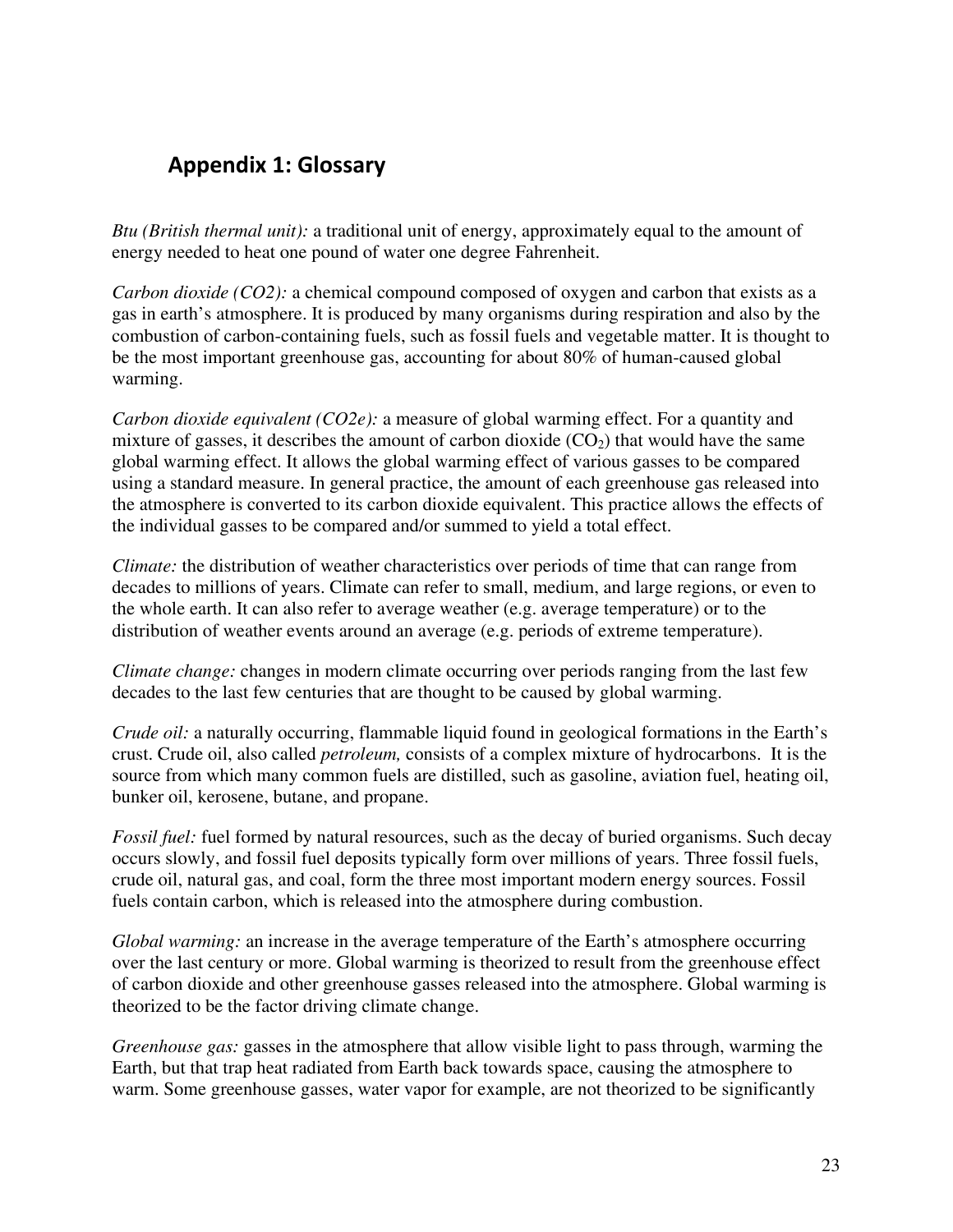affected by human activities. Others are thought to be significantly affected by human activities. The three most important of these are carbon dioxide, methane, and nitrous oxide, which together are theorized to cause over 80% of human-caused global warming.

*ICLEI–Local Governments for Sustainability:* a nonprofit organization with offices around the world that specializes in helping local governments to develop the capacity to reduce their impact on climate change. ICLEI assisted Creve Coeur to conduct its Greenhouse Gas Emissions Inventory.

*Intergovernmental Panel on Climate Change (IPCC):* a scientific body established in 1988 by the World Meteorological Organization and the United Nations Environment Programme. Their fourth comprehensive review of the climate change literature, the *Fourth Assessment Report,* was issued in 2007, and constitutes the most comprehensive review of the climate change literature to date.

*Methane:* the primary constituent of natural gas. It is a powerful greenhouse gas, but when burned, creates less pollution and carbon dioxide than the other fossil fuels.

*Natural gas:* one of the fossil fuels. It consists primarily of methane, but also includes naturally occurring contaminants, as well as adulterants added by humans to provide a powerful, characteristic "natural gas smell."

*Peak oil (individual oil fields):* literally, a point in time at which a maximum rate of crude oil extraction is reached. As an oil field is developed, the rate at which crude oil is produced typically increases. At some point, however, various natural factors cause the rate to stop increasing and to decline. The point of maximum production is peak oil.

*Peak oil (world):* as oil fields around the world transition from increasing to decreasing production, total world crude oil production faces a similar transition unless new sources can be discovered. The concept of world peak oil holds that the discovery of new sources will not keep pace with the decline in current sources, and that the rate of world crude oil production will begin to decline. Most proponents of the theory of peak oil do not predict that the world will soon run out of crude oil, but rather that the failure of production to match demand will cause severe market disruptions.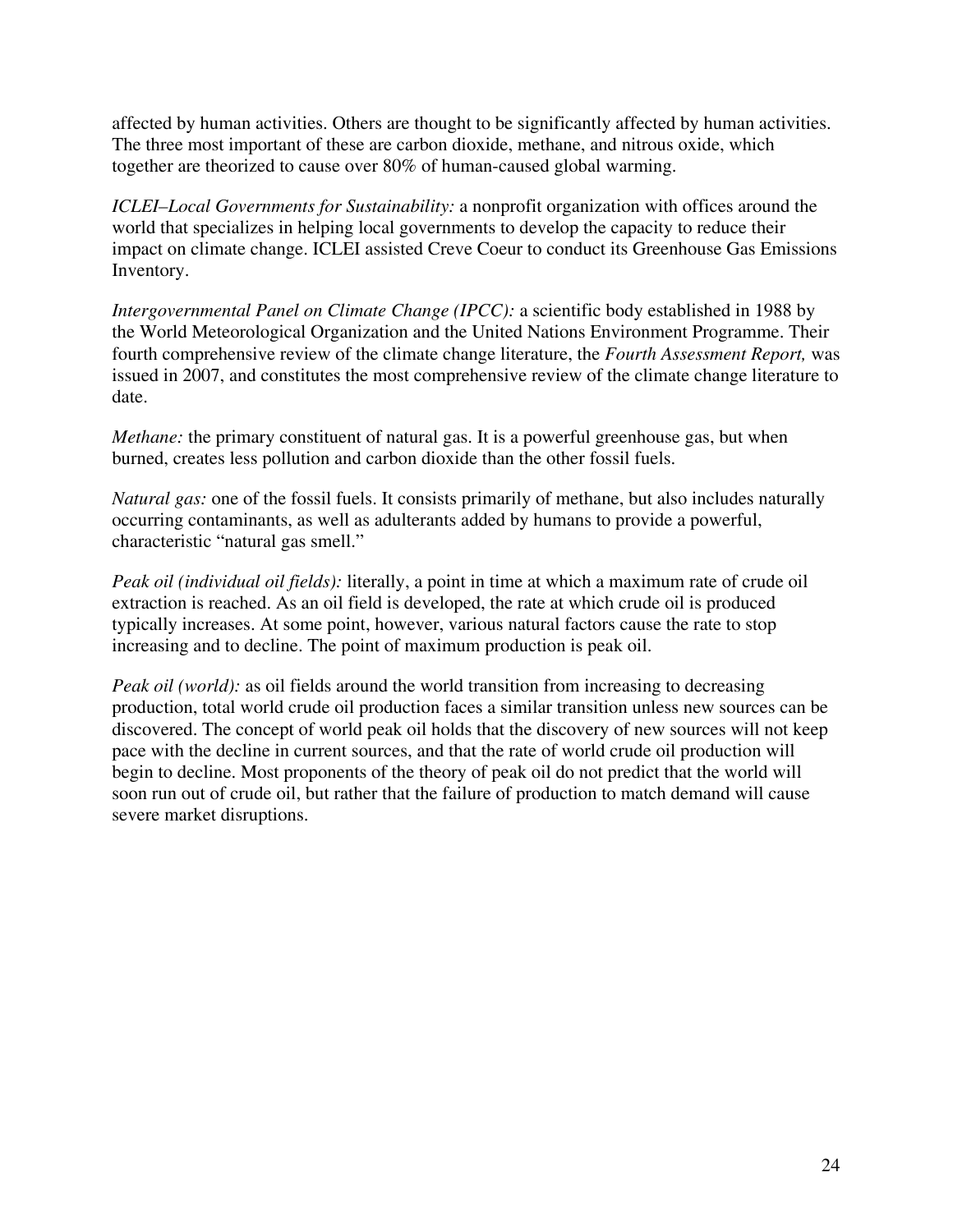# **Appendix 2: Major Phase 1 Recommendations**

The Climate Action Task Force recommends:

A goal of reducing energy use and greenhouse gas emissions 20% by 2015, with an eventual goal of 50% by 2050.

A three-phase campaign to achieve these reductions:

- Phase 1: The City focuses on building awareness, knowledge, capacity, and commitment for reductions in energy use and greenhouse gasses. These are the foundation upon which all other efforts depend. The City undertakes a couple of high-profile initiatives that promote those goals. And the City implements easy and cost effective strategies to reduce energy use and greenhouse gas emissions in municipal operations. In Phase 1 the City focuses on leading by example, making its own reductions before asking the community to do so.
- Phase 2: The City continues Phase 1, but also begins to undertake more complex and ambitious initiatives to make reductions. In addition, in Phase 2 the City lays the groundwork to encourage the community as a whole to make reductions.
- Phase 3: The City continues to pursue initiatives started under the previous phases, and begins to pursue more ambitious strategies that involve more significant change. The City implements strategies to encourage the community to make reductions, beginning with inexpensive and easy to accomplish strategies and proceeding to more ambitious ones.

Twelve initial strategies to reduce energy use and greenhouse gas emissions:

- 1. Reports to City Council:
	- A. A formal annual report by the City Administrator to the City Council of progress in reducing energy use and greenhouse gas emissions.
	- B. Less formal quarterly reports by the City Administrator to the City Council of progress in reducing energy use and greenhouse gas emissions.
	- C. Reports by each city committee, commission, or task force to City Council describing their accomplishments, plans, and programs to help the City achieve its GHG and energy use reduction goals.
- 2. Creation of a staff Green Team to meet on a regular basis.
- 3. A program to incentivize staff for reducing GHG emissions and energy use.
- 4. Training and education:
	- A. The provision of training in municipal green operations broadly throughout the municipal government.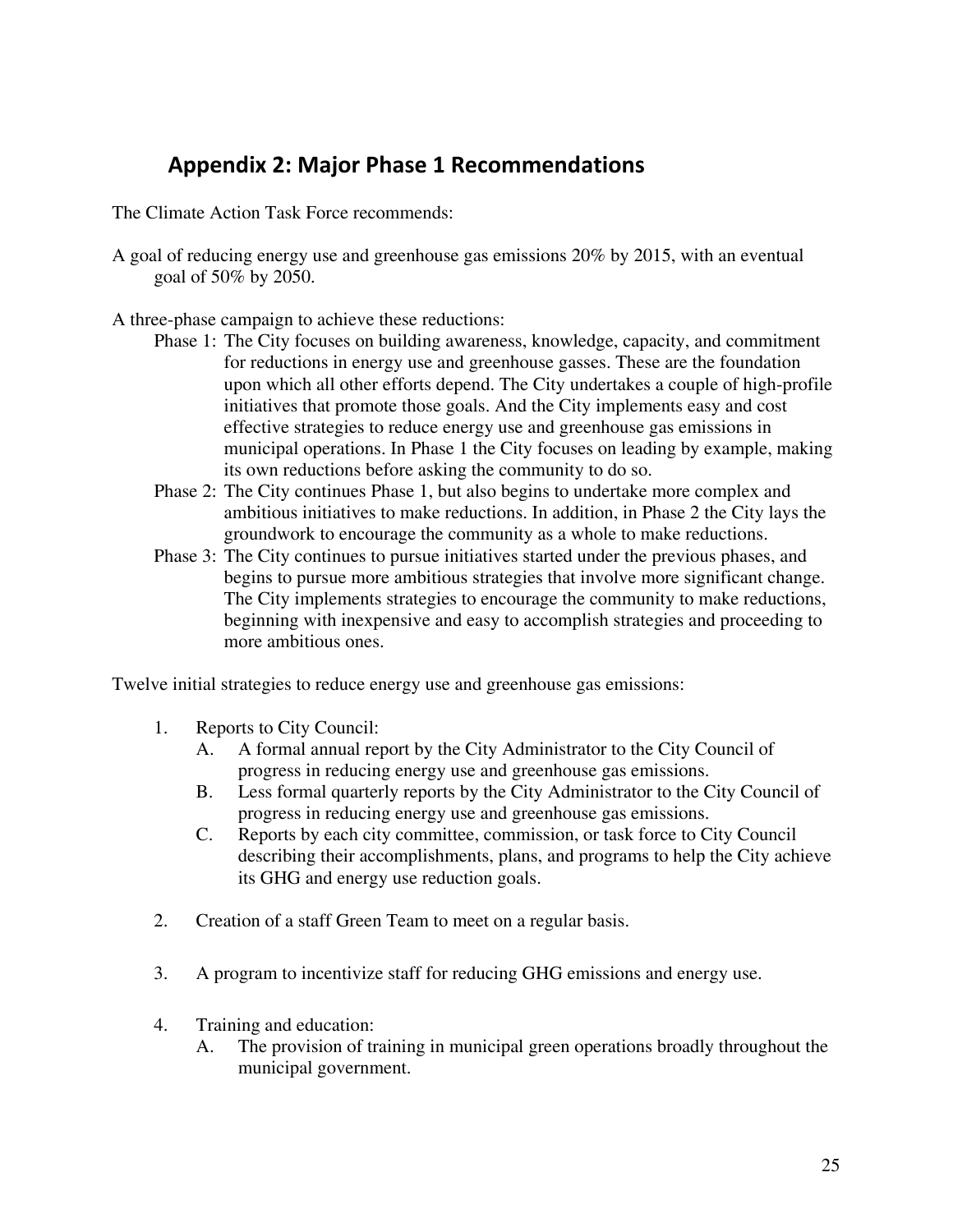- B. The incorporation of knowledge about green municipal operations into the criteria used in the hiring new employees and the advancement of current employees.
- 5. The establishment and full implementation of a green purchasing policy.
- 6. A resolution supporting the continued existence of a Missouri Renewable Energy Standard no less strong than Proposition C, passed in November, 2008.
- 7. An energy audit of the three major City buildings
- 8. An upgrade of the City Government Center's HVAC and hot water systems consistent with the recommendations of the energy audit.
- 9. Development of a list of certified energy auditors to be provided to those seeking permits related to construction and occupancy.
- 10. A public education campaign.
- 11. A poster for public display about the City's efforts to reduce GHG emissions and energy use.
- 12. A light bulb program to exchange more efficient light bulbs for less efficient ones.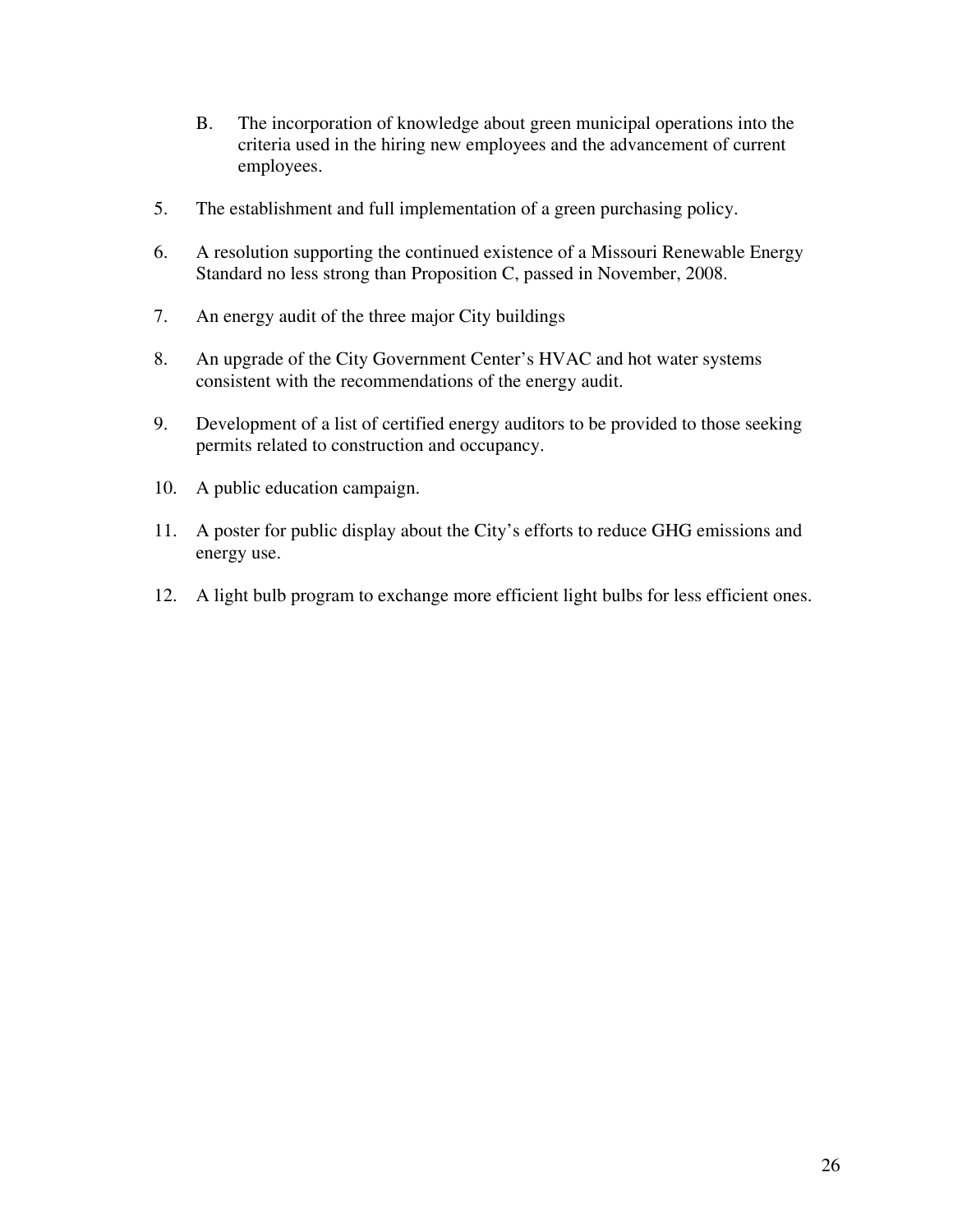# 1 **Appendix 3: Specific Measures Already Pursued by Creve Coeur**

2 (Updated 2009-10-20)

- 3
	- 4 US Mayors' Climate Protection
	- 5 Agreement signed Creve Coeur
	- 6 becomes Cool City.
	- 7 Greenhouse Gas Emissions Inventory 8 completed.
	- 9 Climate Action Task Force formed.
- 10 Green Purchasing Policy adopted.
- 11 Annual Spring Seminar expanded to 12 include Environmental Expo.
- 13 Hosted St. Louis County Municipal 14 League Environmental workshop.
- 15 City Building Department included 16 energy efficiency presentation in 2009 17 residential renovation seminar.
- 18 Poster with examples of energy savings 19 created & displayed in City facilities.
- 20 Tips about energy sustainability added to 21 City's monthly newsletter.
- 22 City works with Solomon Schechter Day 23 School on yearly student energy saving 24 project.
- 25 Ice arena compressor upgraded to 26 improve energy efficiency.
- 27 Radiant heating system installed at 28 Public Works Garage.
- 29 Motion sensors installed to control 30 lighting in Government Center meeting 31 rooms.
- 32 Programmable thermostats installed in 33 City Government Center.
- 34 Paperless document system for City 35 Council and P&Z meetings 36 implemented.
- 37 Lamps in Government Center exit-signs 38 replaced with LEDs.
- 39 Purchased 2 compact-size pickup trucks 40 for public works instead of full-sized.
- 41 Installed moisture sensors to control 42 irrigation systems.
- 43 Installed reminder signs throughout 44 Government Center to turn off lights.
- 45 Installed additional recycling containers 46 at city buildings and at city parks.
- 47 System to use reclaimed water installed 48 at Millennium Park spray ground.
- 49 Reclaimed pavement used in street 50 projects.
- 51 Purchased flex fuel 1/2 ton truck.
- 52 Diesel emissions filters/scrubbers 53 purchased on new 2-ton trucks.
- 54 Native species planted in City parks.
- 55 Thermal camera analysis of City Hall 56 performed.
- 57 Initiated ongoing program to replace 58 T12 ballasts and tubes with T8s as 59 replacements are required.